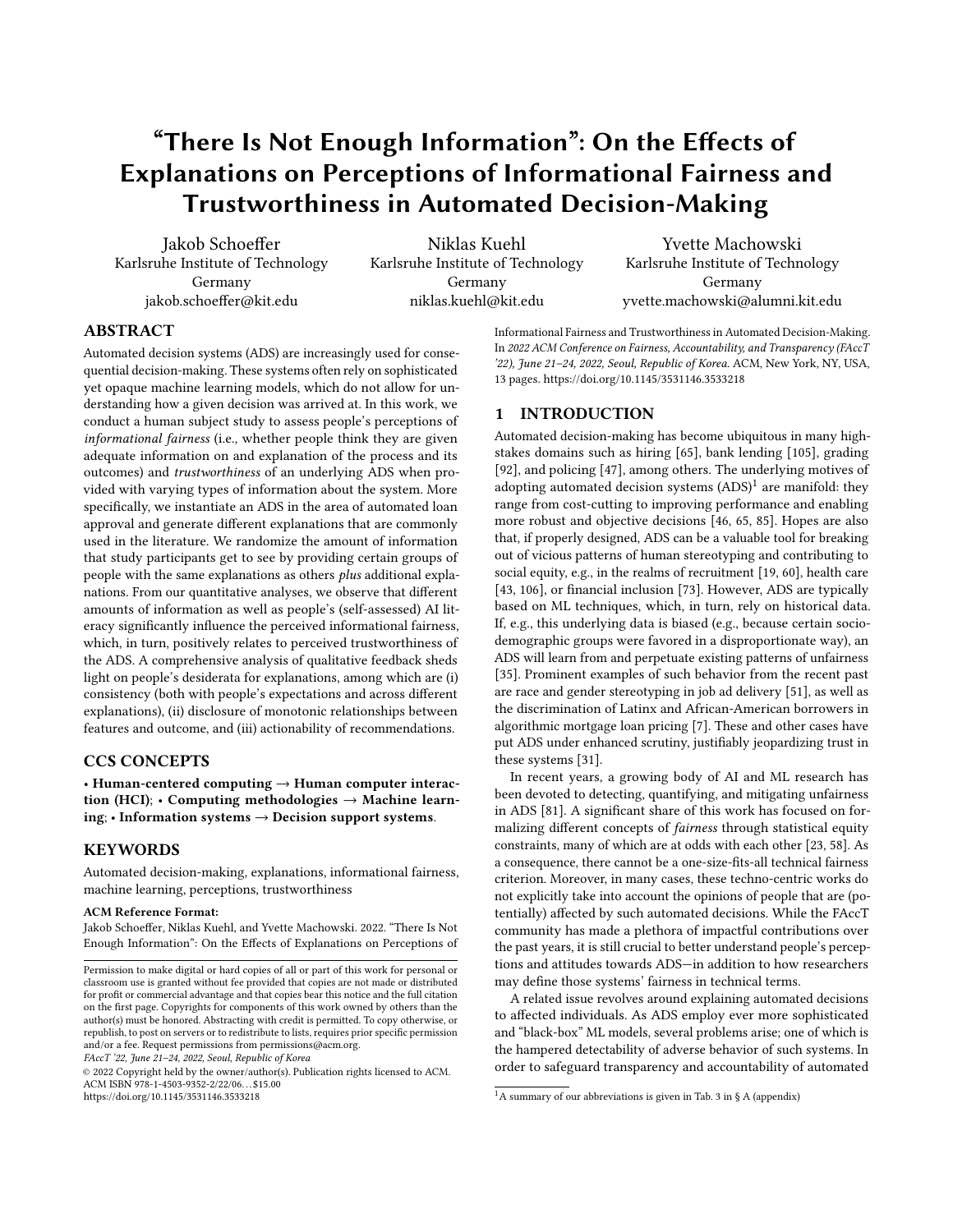decisions, several laws and regulations demand a "right to explanation". The EU General Data Protection Regulation (GDPR), e.g., requires the disclosure of "the existence of automated decisionmaking, including [...] meaningful information about the logic involved [...]" [\[34\]](#page-10-8) to data subjects. In fact, it has been shown, among others, that explanations can enhance people's understanding of certain automated decisions [\[75\]](#page-11-8). For most real-world cases, however, those regulations generally remain (too) vague and little actionable—which often results in deficient adoption, as noticed in the context of bank lending [\[103\]](#page-11-9). Moreover, research on explainable AI (XAI) suggests that there exists no one-size-fits-all approach to explaining ADS either [\[5,](#page-10-9) [67\]](#page-11-10).

In this work, we conduct a human subject study to examine the effects of explanations on people's perceptions towards an automated loan approval system, where we randomize the type and amount of information that study participants get to see. The primary dependent variables that we are interested in are perceptions of informational fairness of the system (i.e., whether people think they are given adequate information on and explanation of the decision-making process and its outcomes) as well as perceived trustworthiness, and the relationship between both. We also assess the influence of people's (self-assessed) AI literacy on the outcomes. Finally, we ask multiple open-ended questions w.r.t. people's ability to assess the given system's fairness, as well as regarding the appropriateness of explanations' content.

### 2 BACKGROUND AND RELATED WORK

Topics of fairness and trustworthiness have become important pillars of AI and HCI research in recent years. In this section, we provide an overview of relevant literature and highlight our contributions. For brevity, we do not explicitly cover the vast technical literature on algorithmic fairness. While we assume that the FAccT community is familiar with seminal work in this field, we refer interested readers from other disciplines to relevant survey literature: [\[6,](#page-10-10) [18,](#page-10-11) [81\]](#page-11-6).

It is—albeit unsurprisingly—important to note that a "fair" (according to some technical fairness notion) system does not imply that people perceive it as such; either because their personal fairness concepts differ from the employed technical notion or because they are not enabled to assess the system's (un)fairness, to begin with. In fact, it must be questioned whether an ADS that satisfies given statistical notions of fairness (e.g., equitable distribution of outcomes) can ever be truly considered fair when at the same time decision-subjects are left in the dark w.r.t. the inner workings of the system. Instead, fairness (of ADS) is likely a multi-faceted construct that encompasses different dimensions, similar to dimensions of (organizational) justice [\[25,](#page-10-12) [27\]](#page-10-13), which are commonly made up of distributive, procedural, interpersonal, and informational justice [\[27\]](#page-10-13). While distributive and procedural aspects have been considered in the context of ADS (e.g., in [\[42,](#page-10-14) [71,](#page-11-11) [78\]](#page-11-12)), work on informational fairness of ADS is lacking.

Borrowing from [\[20\]](#page-10-15), we call a system informationally fair if it conveys adequate information on and explanation of the decisionmaking process and its outcomes; and we define adequate information (similar to [\[27\]](#page-10-13)) as information being thorough, reasonable, tailored (to individual needs), as well as helping people understand the decision-making process, and enabling them to judge whether

this process is fair or unfair. We refer to § B for an overview of our measurement items.[2](#page-1-0) Trustworthiness is a well-established construct that, according to [\[16\]](#page-10-16), is defined as "the perception of confidence in the [. . . ] reliability and integrity [of an ADS]." We refer the reader to [\[53,](#page-11-13) [68,](#page-11-14) [109\]](#page-12-3) for survey literature on trust and trustworthiness.

### 2.1 Related work

Automated decision systems. Harris and Davenport [\[46\]](#page-10-1) define automated decision systems (ADS) as systems that aim to minimize human involvement in decision-making processes. In this work, we assume ADS to be supervised ML models. In many cases, ADS have the potential to make more consistent decisions than humans. Such systems are popular in many industries, such as banking [\[46,](#page-10-1) [105\]](#page-12-1) or hiring [\[17,](#page-10-17) [19,](#page-10-2) [60,](#page-11-3) [65\]](#page-11-0)—and they are emerging in new areas as well, e.g., in health care [\[43,](#page-10-3) [106\]](#page-12-2). With their increasing adoption in different consequential areas, it is important to ensure that ADS reach fair decisions that are transparent, primarily, to affected individuals or auditors. However, there have been multiple cases in the recent past where algorithms made biased decisions that discriminated against certain groups, e.g., based on gender or race [\[3,](#page-10-18) [14,](#page-10-19) [47\]](#page-10-0). In other instances, ADS have been operating in an opaque ("blackbox") fashion, making it, among others, difficult (i) for affected individuals to grasp the rationale behind certain decisions, and (ii) for regulatory agencies and other responsible stakeholders to vet such systems appropriately [\[88\]](#page-11-15). On that account, fairness and transparency of ADS have become important topics of interest for the research community. Interestingly, despite known weaknesses of ADS, some prior work has found that human-made decisions are not generally perceived as fairer or more trustworthy than automated decisions; primarily for reasons of (alleged) consistency in automated decision-making [\[95,](#page-11-16) [98\]](#page-11-17).

Explainable AI. Despite being a popular topic of current research, XAI is a natural consequence of designing ADS and, as such, has been around at least since the 1980s [\[74\]](#page-11-18). Its importance, however, keeps rising as increasingly sophisticated (and opaque) AI techniques are used to inform ever more consequential decisions. XAI is not only required by law (e.g., GDPR, ECOA); Eslami et al. [\[33\]](#page-10-20), e.g., have shown that users' attitudes towards algorithms change when transparency is increased. In general, both quantity and quality of explanations matter: Kulesza et al. [\[64\]](#page-11-19) explored the effects of soundness and completeness of explanations on end users' mental models and suggest, among others, that oversimplification is problematic. Recent findings from Langer et al. [\[66\]](#page-11-20), on the other hand, suggest that in the case of automated job interviews it might make sense to withhold certain pieces of information from applicants in order to not evoke negative reactions.

Even in the presence of explanations, people sometimes rely too heavily on system suggestions [\[15\]](#page-10-21), a phenomenon commonly referred to as automation bias [\[28,](#page-10-22) [37\]](#page-10-23). Ehsan and Riedl [\[32\]](#page-10-24) have also used the term "explainability pitfalls" for any such unanticipated negative effects of explanations (e.g., unwarranted trust [\[94\]](#page-11-21)). Eventually, Chromik et al. [\[24\]](#page-10-25) (inspired by seminal work related to UX design [\[39\]](#page-10-26)) warn that explanations can be exploited to purposefully deceive users for the benefit of other stakeholders. Hence,

<span id="page-1-0"></span> $^2\!$  The appendix can, e.g., be accessed here: [https://github.com/jakobschoeffer/facct22-](https://github.com/jakobschoeffer/facct22-130-appendix) [130-appendix](https://github.com/jakobschoeffer/facct22-130-appendix)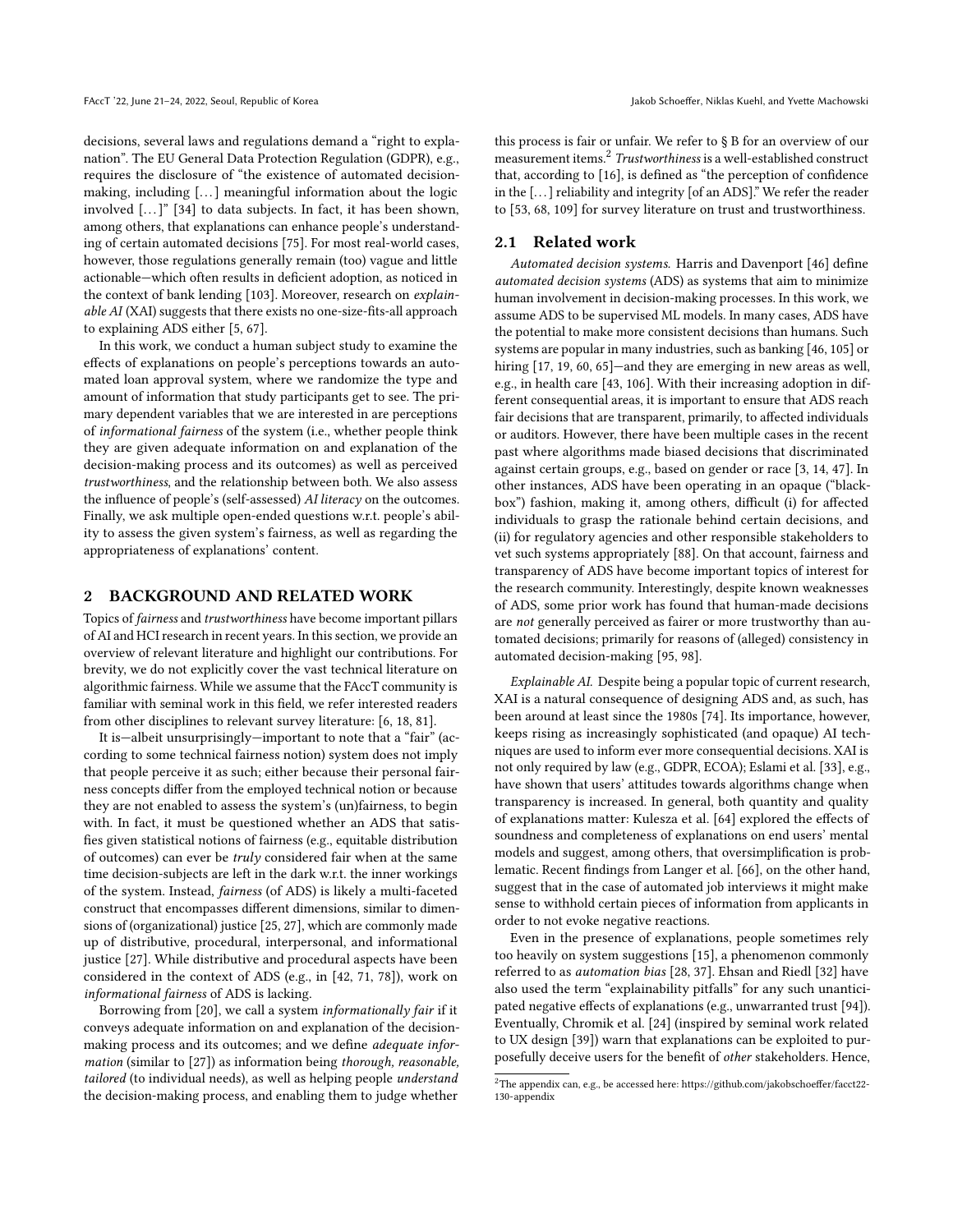explanations are by no means the "silver bullet" when it comes to solving problems of opaque AI systems [\[8\]](#page-10-27). A comprehensive overview of XAI stakeholders and their distinct desiderata is given by Langer et al. [\[67\]](#page-11-10). For instance, people affected by automated decisions may be particularly interested in explanations that enable them to evaluate the fairness and trustworthiness of the underlying systems [\[67,](#page-11-10) [96\]](#page-11-22). This desideratum is closely linked to informational fairness of ADS [\[25\]](#page-10-12), as introduced earlier. We refer the interested reader to, among others, [\[2,](#page-10-28) [4,](#page-10-29) [5,](#page-10-9) [38,](#page-10-30) [44,](#page-10-31) [67,](#page-11-10) [82,](#page-11-23) [83\]](#page-11-24) for more in-depth literature on different XAI techniques and their inner workings. Regarding the effectiveness of explanations, generally speaking, prior research has primarily focused on comparing individual explanation styles head-to-head (e.g., [\[10,](#page-10-32) [30\]](#page-10-33)), while little work has been done on evaluating the interplay of different styles, including potential complementarity. Langer et al. [\[67\]](#page-11-10) emphasize the sparsity of empirical work w.r.t. the effectiveness of explanations overall.

Perceptions towards ADS. A relatively new line of research in AI and HCI has started focusing on perceptions of fairness and trustworthiness in automated decision-making. For instance, Binns et al. [\[10\]](#page-10-32) and Dodge et al. [\[30\]](#page-10-33) compare fairness perceptions in ADS for distinct explanation styles. Their works suggest differences in effectiveness of individual explanation styles—however, they also note that there does not seem to be a single best approach to explaining automated decisions. A different line of research has examined people's moral judgments w.r.t. the use of specific features in ADS [\[40,](#page-10-34) [42\]](#page-10-14), also with mixed empirical findings. Lee [\[69\]](#page-11-25) compares perceptions of fairness and trustworthiness depending on whether the decision maker is a person or an algorithm in the context of managerial decisions. Their findings suggest that, among others, people perceive automated decisions as less fair and trustworthy for tasks that require typical human skills. Lee and Baykal [\[70\]](#page-11-26) explore how algorithmic decisions are perceived in comparison to group-made decisions. Wang et al. [\[110\]](#page-12-4) combine a number of manipulations, such as favorable and unfavorable outcomes, to gain an overview of fairness perceptions. An interesting finding by Lee et al. [\[71\]](#page-11-11) suggests that fairness perceptions decline for some people when gaining an understanding of an algorithm if their personal fairness concepts differ from those of the algorithm. Woodruff et al. [\[112\]](#page-12-5) conducted workshops with people from traditionally marginalized backgrounds, inferring that awareness of unfairness in ADS can substantially affect trust in companies or products.

Some work has also assessed the impact of people's demographics (including gender [\[89\]](#page-11-27)), as well as political views and task experience [\[41\]](#page-10-35) on their perceptions. Saxena et al. [\[93\]](#page-11-28) examined lay people's perceptions of different technical fairness notions for ADS, suggesting that people prefer notions related to meritocratic fairness [\[54,](#page-11-29) [77\]](#page-11-30). Regarding trustworthiness, Kizilcec [\[57\]](#page-11-31), e.g., concludes that it is important to provide the right amount of transparency for optimal trust effects, as both too much and too little transparency can have undesirable effects. Kästner et al. [\[55\]](#page-11-32) also examined the relationship between explainability and trust(worthiness), urging system designers to engineer for trustworthiness (as opposed to trust), and indicating that explanations can be a crucial toolbox towards that goal. Regarding perceptions of different social groups, Lee and Rich [\[72\]](#page-11-33) point out that prior studies have mostly recruited

respondents from Amazon Mechanical Turk [\[87\]](#page-11-34), which has predominantly white participants [\[48\]](#page-10-36)—because of this, among other reasons [\[90\]](#page-11-35) we have recruited our study participants through Prolific $3$  [\[86\]](#page-11-36).

### 2.2 Research gaps and our contributions

We aim to complement prior work to better understand how much of which information should be provided so that people are optimally enabled to understand the inner workings and appropriately assess the fairness and trustworthiness of ADS. To that end, we conducted a randomized experiment to examine people's perceptions of informational fairness and trustworthiness towards an automated loan approval system, given different combinations of common explanations (relevant factors, factor importance, and counterfactual explanations). While there exists prior work on trustworthiness perceptions for individual explanation styles, we see a significant gap w.r.t. assessing combinations of different explanations. We argue that this is an important gap to fill because different explanations convey different information and will likely have to be leveraged complementarily (i.e., not in isolation) in practice. On a related note, we also set about examining the marginal effects of providing certain explanations on top of others—which, to the best of our knowledge, has not been analyzed in depth before. As a consequence, we alter the amount of information that different groups of people get to see. We do by no means claim to examine these aspects exhaustively, but we hope that our work will be a stepping stone for further research.

Finally, and perhaps most importantly, we shift focus from examining distributive and procedural fairness perceptions to informational fairness. In other words, we do not ask people whether they find particular ADS outcomes or procedures fair or not, but broadly speaking—whether they feel they received sufficient information to assess a given system. This is an important distinction. Only very few works have considered the informational fairness dimension when experimentally evaluating effectiveness of ADS explanations: Binns et al. [\[10\]](#page-10-32) only measure the understandability aspect of informational fairness for individual explanation styles; Schlicker et al. [\[95\]](#page-11-16) and Schoeffer et al. [\[98\]](#page-11-17) assess informational fairness perceptions, but with a focus on comparing human with automated decision makers. Uhde et al. [\[107\]](#page-12-6) and Brown et al. [\[12\]](#page-10-37) conducted interviews [\[107\]](#page-12-6) and workshops [\[12\]](#page-10-37) to infer qualitative statements related to informational fairness; whereby Brown et al. [\[12\]](#page-10-37) explicitly state that "more research is needed to understand how different elements of algorithmic systems affect perceptions of [. . . ] informational justice." Empirical work on the interplay of informational fairness and trustworthiness perceptions for ADS is, to our knowledge, entirely novel. Finally, we also analyze the relationship between study participants' (self-assessed) AI literacy and their perceptions, and we qualitatively examine their answers to open-ended question regarding (in)appropriateness of explanations as well as what information they feel is missing (if any) to properly vet the given ADS.

<span id="page-2-0"></span><sup>3</sup> Prolific is a crowdworking platform for online research:<https://www.prolific.co/>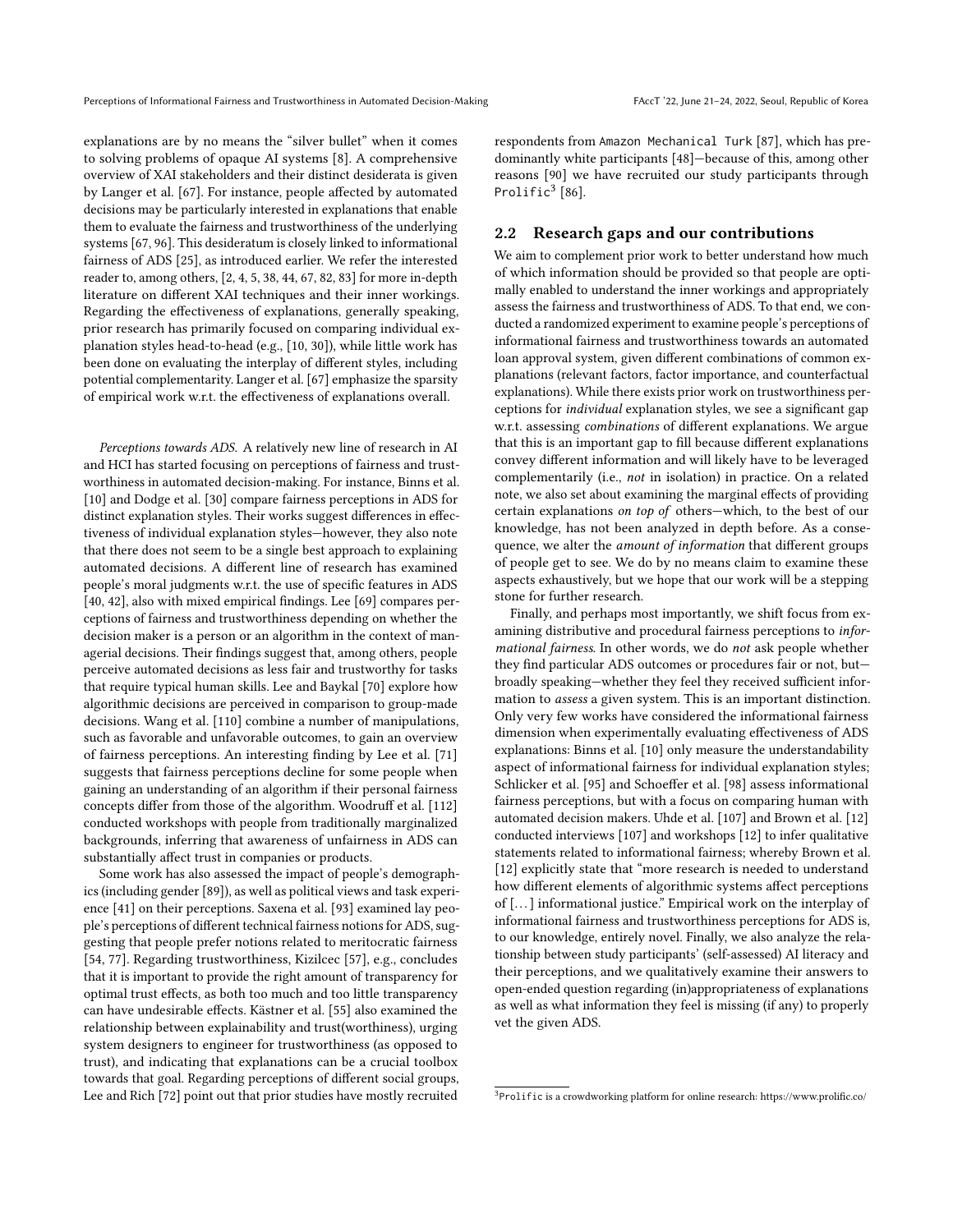FAccT '22, June 21-24, 2022, Seoul, Republic of Korea Jakob Schoeffer, Niklas Kuehl, and Yvette Machowski

### 3 RESEARCH HYPOTHESES

The conditions of our experiment comprise different amounts of information that study participants get to see w.r.t. an ADS in the realm of automated loan decisioning. Regarding the potential effects of varying amounts of information on our dependent variables of perceived informational fairness and trustworthiness, we formulate two research hypotheses based on preliminary qualitative insights w.r.t. people's desire for transparency and information [\[12,](#page-10-37) [107\]](#page-12-6) as well as prior findings from the psychology literature [\[26,](#page-10-38) [27,](#page-10-13) [50,](#page-10-39) [76,](#page-11-37) [104,](#page-12-7) [108\]](#page-12-8). First, assuming that explanations are not entirely lacking in content, we conjecture (similar to [\[12,](#page-10-37) [107\]](#page-12-6)) that more provided information leads to higher informational fairness perceptions. Regarding effects on trustworthiness perceptions, we note that several factors contribute to a system's fairness [\[27,](#page-10-13) [71\]](#page-11-11); among these are consistency (of decision-making procedures) as well as process and outcome control on behalf of decision-subjects [\[29,](#page-10-40) [71\]](#page-11-11). Process control means that decision-subjects have the "ability to influence what [...] data is considered by the decision maker" [\[71\]](#page-11-11), and *outcome control*, borrowing from [\[50\]](#page-10-39), refers "to the ability to appeal or modify the outcome [...] once it has been made" [\[71\]](#page-11-11). While we do not anticipate our employed explanations to readily increase perceptions of outcome control, we conjecture that certain information may enhance assumed process control, which, in turn, affects procedural fairness perceptions [\[27,](#page-10-13) [71\]](#page-11-11) and, ultimately, trust [\[108\]](#page-12-8).

- H1 As the amount of information provided increases, perceptions of informational fairness towards the ADS increase.
- H2 As the amount of information provided increases, perceptions of trustworthiness towards the ADS increase.

While investigating these relationships, we are not only interested in the effects of our conditions on informational fairness and trustworthiness but also in the relationship between the latter two. Some prior work has examined the relationship between informational fairness/justice and trust/trustworthiness (e.g., [\[26,](#page-10-38) [36,](#page-10-41) [113\]](#page-12-9)) in other contexts. Frazier et al. [\[36\]](#page-10-41) identified a significant positive effect of informational justice on different facets of trustworthiness perceptions in one of their two examined settings in the realm of organizational justice. Similarly, Zhu and Chen [\[113\]](#page-12-9), in the context of customer satisfaction in internet banking, found that informational fairness (as a component of overall systemic fairness) has a positive effect on trust. Finally, Colquitt and Rodell [\[26\]](#page-10-38) affirm that "conventional wisdom on the justice-trust connection" implies a causal path from (informational) justice to trust, and not the other way round. While these works address different use cases, we conjecture a positive relationship between informational fairness and trustworthiness perceptions for our ADS setting as well:

H3 Perceptions of informational fairness relate positively to perceptions of trustworthiness.

Experts may have a different attitude towards procedures or phenomena that touch on their area of expertise than non-experts. Slovic et al. [\[101,](#page-11-38) [102\]](#page-11-39), e.g., found differences in risk perceptions between experts and lay people. Regarding innovative (food) technologies, Siegrist [\[99\]](#page-11-40) notes that lay people may neither be able to assess risks nor benefits appropriately. For the specific case of ADS, Wang et al. [\[110\]](#page-12-4) found a significant effect of computer literacy on

a mix of procedural and distributive fairness perceptions; specifically, their findings suggest that fairness perceptions are lower for people with lower computer literacy. Pierson [\[89\]](#page-11-27), along the same lines, found that students' views on algorithmic fairness changed by increasing algorithmic literacy through lecture and discussion: students "became more likely to emphasize transparency, [and] more open to using algorithms rather than using judges." [\[89\]](#page-11-27) Finally, intuition tells us that AI-literate people may "extract" more information and understanding out of ADS explanations (e.g., because they know how supervised ML in general works).

- H4 People with higher AI literacy perceive an automated decision system to be more informationally fair than people with little or no knowledge in the field.
- H5 People with higher AI literacy perceive an automated decision system to be more trustworthy than people with little or no knowledge in the field.

### 4 METHODOLOGY

We examine our hypotheses in the context of algorithmic lending. We argue that this is a common context that affects many people at some point in life. It is, furthermore, an area where ADS are typically already utilized within productive settings [\[1,](#page-10-42) [52\]](#page-11-41). Specifically, we confront study participants (SPs) with situations where a person was denied a loan. Similar to [\[10\]](#page-10-32), we argue that, in practice, explanations are much more likely to be requested by decisionsubjects in response to negative outcomes; or, in other words: if someone gets the loan, interest in how and why exactly the decision was arrived at will likely drop. However, we do by no means imply that reactions to positive outcomes are unworthy of being examined—given budget constraints, we defer them to future work.

### <span id="page-3-0"></span>4.1 Study design

We choose a between-subject design with the following conditions: first, we reveal to SPs some basic information about the lending company. We then explain that a given individual's loan application was rejected by the company, as well as that this decision was communicated to the applying individual electronically and in a timely fashion (see Fig. [1](#page-4-0) for the exact wording in our questionnaires). Afterwards, we provide one of four explanations (i.e., conditions) to each SP. Eventually, we measure the effects of assigning different conditions—and by design of the conditions, different amounts of information (AMTIN)—on two dependent variables: perceived informational fairness (INFF) and perceived trustworthiness (TRST) regarding the ADS. (Recall that informational fairness perceptions do not involve an actual assessment of the system's fairness w.r.t. its processes or outcomes.) Additionally, we measure the (self-assessed) AI literacy (AILIT) of SPs. We analyze whether differences in SPs' AI literacy affect their perceptions. All measurement items are summarized in § B. Note that for each construct, we measure multiple items; mostly drawn (and partially adapted) from prior work.

ADS Setup. The ADS for our study consists of a random forest classifier which predicts loan approval on unseen data and is able to output different explanations. For training our model, we utilize a publicly available dataset on home loan application decisions [\[22\]](#page-10-43), which has been used in multiple data science competitions on Kaggle. Note that comparable data—reflecting a given finance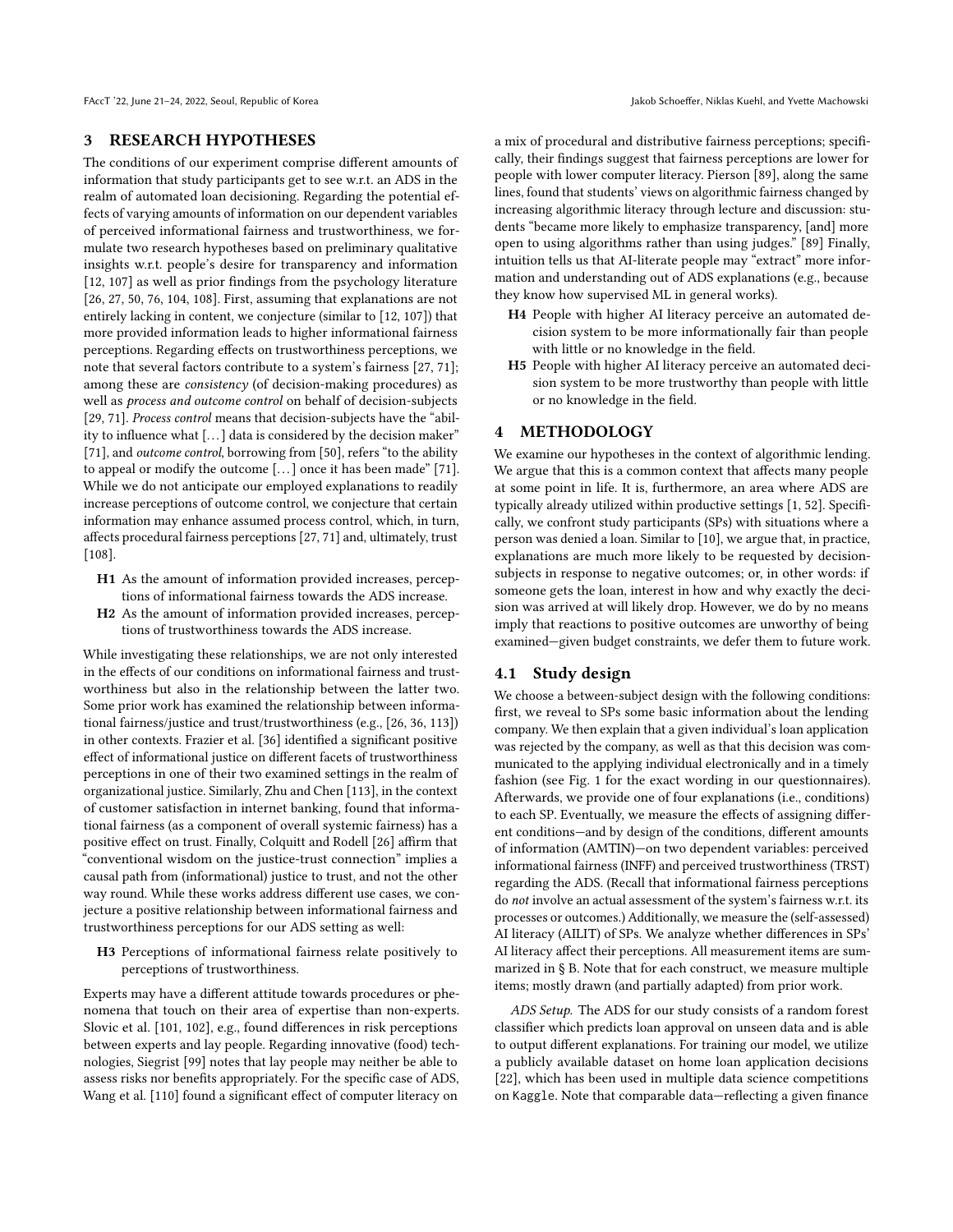<span id="page-4-0"></span>A finance company offers loans on real estate in urban, semi-urban, and rural areas. A potential customer first applies online for a specific loan, and afterwards, the company assesses the customer's eligibility for that loan.

An individual applied online for a loan at this company. The company denied the loan application. The decision to deny the loan was communicated to the applying individual electronically and in a timely fashion.

### Figure 1: Introduction of use case in questionnaires.

company's individual circumstances and approval criteria—might in practice be used to train ADS [52]. The dataset at hand consists in practice be used to train ADS [\[52\]](#page-11-41). The dataset at hand consists of 614 labeled (loan Y/N) observations and includes the following features: applicant income, co-applicant income, credit history, de-features: applicant income, co-applicant income, credit history, dependents, education, gender, loan amount, loan amount term, marital pendents, education, gender, loan amount, loan amount term, marital status, property area, self-employment. After removing data points status, property area, self-employment. After removing data points with missing values, 480 observations remain, 332 of which (69.2%) with missing values, 480 observations remain, 332 of which (69.2%) involve the positive label (Y) and 148 (30.8%) the negative label (N). involve the positive label (Y) and 148 (30.8%) the negative label (N). We used 70% of the dataset to train our ADS and use the remaining We used 70% of the dataset to train our ADS and use the remaining 30% as a holdout set for the experiment. After encoding and scaling 30% as a holdout set for the experiment. After encoding and scaling the features, we trained a random forest classifier with bootstrap-the features, we trained a random forest classifier with bootstrapping [11], which achieves an out-of-bag accuracy estimate of 80.1% ping [\[11\]](#page-10-44), which achieves an out-of-bag accuracy estimate of 80.1% on the held-out data. We use this classifier's predictions on the holdout set as a basis for the upcoming conditions/explanations holdout set as a basis for the upcoming conditions/explanations that the SPs are confronted with. Since we are not asking to assess the actual (procedural or distributive) fairness of the ADS, it is not the actual (procedural or distributive) fairness of the ADS, it is not critical to quantify how fair the system really is—any such effort critical to quantify how fair the system really is—any such effort would be highly contestable anyhow, for reasons of incompatible would be highly contestable anyhow, for reasons of incompatible fairness notions [23, 58, 84]. The authors still (informally but inde-fairness notions [\[23,](#page-10-7) [58,](#page-11-7) [84\]](#page-11-42). The authors still (informally but independently) checked training data as well as output quality for any pendently) checked training data as well as output quality for any salient problems that may bias SPs' responses w.r.t. the dependent salient problems that may bias SPs' responses w.r.t. the dependent variables. variables.

Explanations. We impose several requirements on the explanations that we provide to SPs: overall, we employ only modelagnostic explanations [2] in a way that they could plausibly be agnostic explanations [\[2\]](#page-10-28) in a way that they could plausibly be provided to loan applicants (i.e., lay people) in real-world scenar-provided to loan applicants (i.e., lay people) in real-world scenarios. While explanations can be communicated in a wide variety ios. While explanations can be communicated in a wide variety of ways (see, e.g.,  $[2, 4, 44, 82]$  $[2, 4, 44, 82]$  $[2, 4, 44, 82]$  $[2, 4, 44, 82]$  $[2, 4, 44, 82]$  $[2, 4, 44, 82]$  $[2, 4, 44, 82]$ ), we confine ourselves to textual explanations (esp. no visuals) to control for differences in con-explanations (esp. no visuals) to control for differences in conveyance. We also pick explanations that are immediately under-veyance. We also pick explanations that are immediately understandable semantically—this is important so as to collect meaningful standable semantically—this is important so as to collect meaningful responses. On a related note, we ensure that explanations are not responses. On a related note, we ensure that explanations are not too long, in order to account for known issues around information too long, in order to account for known issues around information overload [9]. Finally, and similar to [10], we pick explanations that overload [\[9\]](#page-10-45). Finally, and similar to [\[10\]](#page-10-32), we pick explanations that can plausibly provide insights about a system's "logic involved," as required, e.g., by the GDPR. Based on these preliminaries, we as required, e.g., by the GDPR. Based on these preliminaries, we assign SPs to one of four conditions that involve combinations assign SPs to one of four conditions that involve combinations of explanations w.r.t. (i) factors considered by the ADS, (ii) rela-of explanations w.r.t. (i) factors considered by the ADS, (ii) relative importance of these factors, and (iii) counterfactual scenarios tive importance of these factors, and (iii) counterfactual scenarios where a rejected applicant would have been granted the loan. We where a rejected applicant would have been granted the loan. We acknowledge that additional explanation styles would be equally acknowledge that additional explanation styles would be equally

interesting to consider; however, in order to keep the experiment size manageable, we must defer them to future work. size manageable, we must defer them to future work.

Our first condition, (Base), only reveals to the SPs that the loan Our first condition, (Base), only reveals to the SPs that the loan decision was communicated to the applying individual electroni-decision was communicated to the applying individual electronically and in a timely fashion (as in Fig. 1). Apart from the  $(\textit{base})$ condition—which might be regarded as a black-box system—all condition—which might be regarded as a black-box system—all other conditions include the additional information that the loan other conditions include the additional information that the loan decision was made by an ADS (i.e., automated). The second condi-decision was made by an ADS (i.e., automated). The second condi $t_1(t)$ , consists of disclosing the factors, including corresponding values for an observation (i.e., an applicant) from the holdout set whom our model denied the loan. We refer to such an observation as a *setting*. In our study, we employ two different settings in each setting. questionnaire, where settings are chosen at random from the pool of questionnaire, where settings are chosen at random from the pool of rejected applicants. The authors, again, checked informally that no rejected applicants. The authors, again, checked informally that no highly unusual (e.g., extreme outliers) settings were displayed that highly unusual (e.g., extreme outliers) settings were displayed that might distract SPs' perceptions and bias recorded responses. Please might distract SPs' perceptions and bias recorded responses. Please refer to  $\S \mathbb{C}$  for an exemplary setting (introduction of use case plus conditions). Next, we computed permutation feature importance conditions). Next, we computed permutation feature importance [11] from our model and obtained the following hierarchy, using "≻" as a shorthand for "is more important than": credit history ≻ loan as a shorthand for "is more important than": credit history ≻ loan amount ≻ applicant income ≻ co-applicant income ≻ property area amount ≻ applicant income ≻ co-applicant income ≻ property area ≻ marital status ≻ dependents ≻ education ≻ loan amount term ≻ ≻ marital status ≻ dependents ≻ education ≻ loan amount term ≻ self-employment ≻ gender. Revealing this ordered list in conjunction self-employment ≻ gender. Revealing this ordered list in conjunction with (F) makes up our third condition, (FFI). To construct our fourth with  $(F)$  makes up our third condition,  $(FT)$ . To construct our fourth condition, we conducted an online survey with 20 quantitative and qualitative researchers to ascertain which of the aforementioned qualitative researchers to ascertain which of the aforementioned factors are actionable—in a sense that people can (hypothetically) factors are actionable—in a sense that people can (hypothetically) act on them in order to increase their chances of being granted act on them in order to increase their chances of being granted a loan. According to this survey, the top-5 actionable factors are a loan. According to this survey, the top-5 actionable factors are loan amount, loan amount term, property area, applicant income, co-applicant income. Our fourth condition (FFICF) is then—in conco-applicant income. Our fourth condition (FFICF) is then—in con-junction with (F) and (FFI)—the provision of three counterfactual unction with  $(r)$  and  $(rrI)$ —the provision of three counterfactual scenarios where one actionable factor each is (minimally) altered scenarios where one actionable factor each is (minimally) altered such that our model predicts a loan approval instead of a rejection. Our four conditions are summarized as follows: Our four conditions are summarized as follows: cally and in a timely fashion (as in Fig. [1\)](#page-4-0). Apart from the (Base) tion, (F), consists of disclosing the factors, including corresponding [\[11\]](#page-10-44) from our model and obtained the following hierarchy, using "≻" loan amount, loan amount term, property area, applicant income,

| (Base)  | Baseline without further explanations.                                     |
|---------|----------------------------------------------------------------------------|
| (F)     | Disclosure of factors.                                                     |
| (FFI)   | Disclosure of factors and factor importance.                               |
| (FFICF) | Disclosure of factors, factor importance, and<br>counterfactual scenarios. |
|         |                                                                            |

Note that the order of provided explanations ((*Base*)  $\rightarrow$  (*F*)  $\rightarrow$  (*FFI*)  $\rightarrow$  (*FFICF*)) is not arbitrary: each subsequent condition  $(ff) \rightarrow (ffICF)$  is not arbitrary: each subsequent condition provides the exact same information as the previous one *and more*. provides the exact same information as the previous one *and more*. Since, e.g., factor importances implicitly reveal which factors the Since, e.g., factor importances implicitly reveal which factors the ADS considers, this would not necessarily hold true for, e.g.,  $(FI) \rightarrow (FIF)$  $(FIF).$ Note that the order of provided explanations ((Base)  $\rightarrow$  (F)  $\rightarrow$ 

## 4.2 Data collection 4.2 Data collection

Study participants (SPs) for our online study were (voluntarily) Study participants (SPs) for our online study were (voluntarily) recruited via Prolific [86] and asked to rate their agreement with recruited via Prolific [\[86\]](#page-11-36) and asked to rate their agreement with multiple statements w.r.t. our dependent variables as well as their AI literacy on 5-point Likert scales—where 1 corresponds to "strongly literacy on 5-point Likert scales—where 1 corresponds to "strongly disagree" and 5 denotes "strongly agree". Additionally, we included disagree" and 5 denotes "strongly agree". Additionally, we included multiple open-ended questions in the questionnaires to be able to multiple open-ended questions in the questionnaires to be able to better understand the reasoning behind SPs' quantitative responses. better understand the reasoning behind SPs' quantitative responses.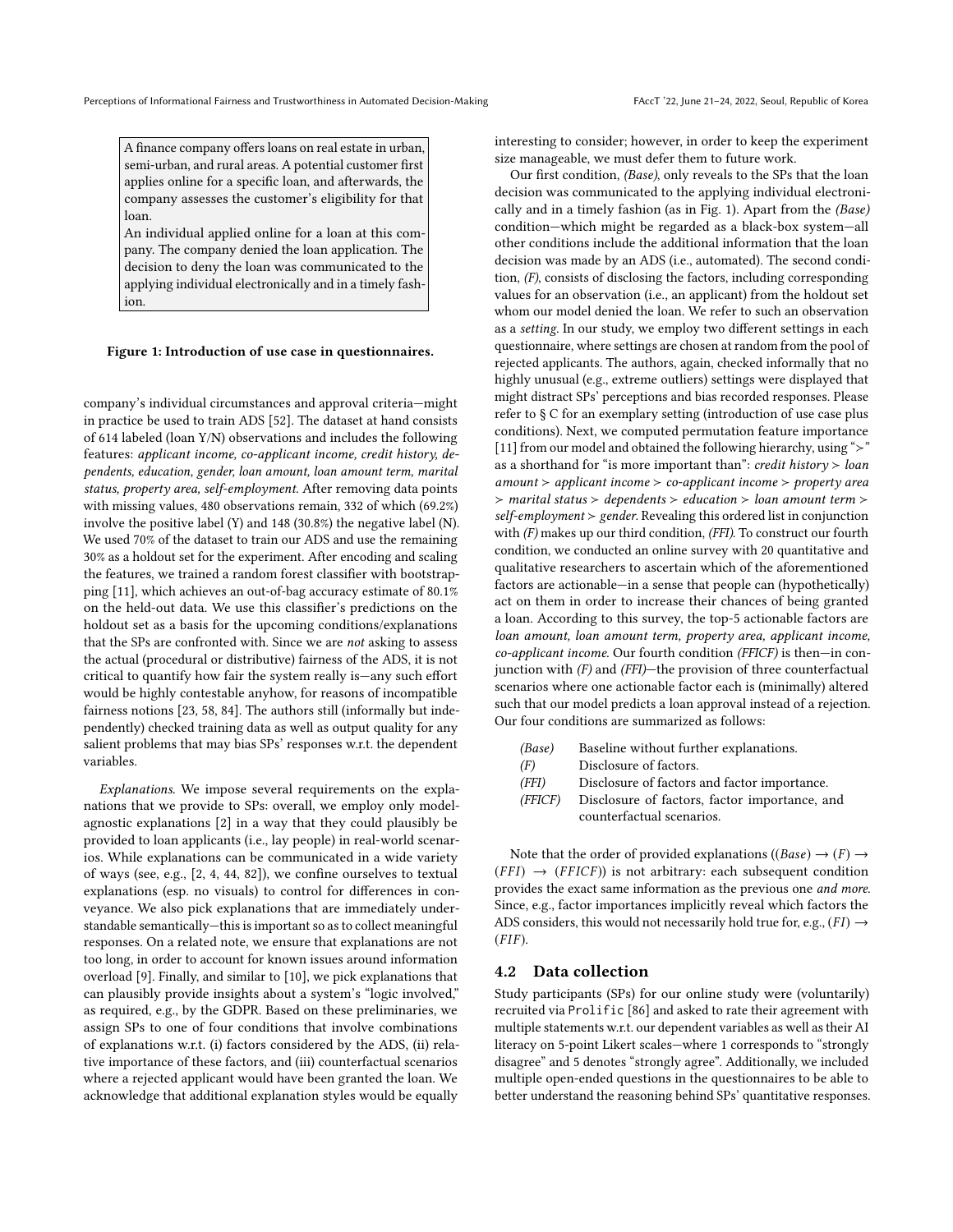FAccT '22, June 21–24, 2022, Seoul, Republic of Korea Jakob Schoeffer, Niklas Kuehl, and Yvette Machowski FAccT '22, June 21–24, 2022, Seoul, Republic of Korea Jakob Schoeffer, Niklas Kuehl, and Yvette Machowski

<span id="page-5-1"></span>

Figure 2: Distributions of responses for informational fairness (INFF) and trustworthiness (TRST) per condition.

 $T$ s  $\frac{1}{2}$  and in equal proportions assigned to one of  $\frac{1}{2}$  proportions assigned to one of  $\frac{1}{2}$ The SPs were randomly and in equal proportions assigned to one of the four conditions, and each SP was provided with two consecutive<br>intervals with two consecutive questionnaires associated with two different settings. We collected 401 responses, of which 4 had to be eliminated due to failure to pass one or more attention checks. Thus, we obtained 397 analyzable responses. Among the SPs, 60% indicated to be male, 39% female, and the remaining SPs either responded with "non-binary" or chose not to disclose their gender; 46% were students, 27% employed fulltime, 8% employed part-time, 7% self-employed, 11% unemployed, less than 1% retired, and 1% chose not to disclose their profession. The reported average age of SPs was 25.7. SPs were monetarily compensated above the recommended min. pay of \$6.50 per hour.

## <span id="page-5-3"></span>5 QUANTITATIVE ANALYSES AND RESULTS 5 QUANTITATIVE ANALYSES AND RESULTS

We now examine the effects of our conditions and people's (self-We now examine the effects of our conditions and people's (selfassessed) AI literacy on perceived informational fairness and trust-assessed) AI literacy on perceived informational fairness and trustworthiness of our ADS. For our measurement model, describing a worthiness of our ADS. For our measurement model, describing a confirmatory factor analysis and reporting correlations and factor confirmatory factor analysis and reporting correlations and factor loadings, we refer the reader to § D. In this section, we first present loadings, we refer the reader to § D. In this section, we first present the results of group difference analyses for our conditions with the results of group difference analyses for our conditions with tests for pairwise comparison. After that, we report our findings tests for pairwise comparison. After that, we report our findings on the validation of our hypotheses H1 to H5 with a full structural on the validation of our hypotheses H1 to H5 with a full structural equation model. equation model.

## <span id="page-5-2"></span>5.1 Analysis of group differences 5.1 Analysis of group differences

Since we cannot confirm the assumption of normality for all vari-Since we cannot confirm the assumption of normality for all variables, we conduct multiple non-parametric Kruskal-Wallis H tests ables, we conduct multiple non-parametric Kruskal-Wallis H tests for multiple group comparisons [61]. Afterwards, we carry out pair-for multiple group comparisons [\[61\]](#page-11-43). Afterwards, we carry out pairwise comparisons using Bonferroni-corrected Mann-Whitney U wise comparisons using Bonferroni-corrected Mann-Whitney U tests [80]. With these tests, we initially assess the effects of our four tests [\[80\]](#page-11-44). With these tests, we initially assess the effects of our four conditions revealing different amount of information (AMTIN) on the constructs of informational fairness (INFF) and trustworthiness the constructs of informational fairness (INFF) and trustworthiness (TRST). Overall, we find a significant effect between different con-(TRST). Overall, we find a significant effect between different conditions on perceptions of informational fairness ( $p < 0.001$ ) as well<br>as on perceptions of trustworthiness ( $p < 0.001$ ). A Mann-Whitney as on perceptions of trustworthiness ( $p < 0.001$ ). A Mann-Whitney<br>If test for pairwise comparisons shows that the effect for informa-U test for pairwise comparisons shows that the effect for informa-U test for pairwise comparisons shows that the effect for informational fairness is significant ( $p < 0.05$ ) between all conditions except (*Base*) and *(F*). The effect for trustworthiness is significant between (Base) and (F). The effect for trustworthiness is significant between (Base) and (F). The effect for trustworthiness is significant between  $(Base)$  and  $(FFI)$ ,  $(Base)$  and  $(FFICF)$ , as well as  $(F)$  and  $(FFICF)$ , and marginally significant between (F) and (FFI) ( $p = 0.052$ ). Looking<br>at the mean response values for (INEE) and (TBST) by condition at the mean response values for (INFF) and (TRST) by condition at the mean response values for (INFF) and (TRST) by condition (see Tab. 1), we note that they are increasing as more information is (see Tab. [1\)](#page-5-0), we note that they are increasing as more information is shown to SPs. Please refer to Fig. 2 for the distribution of responses shown to SPs. Please refer to Fig. [2](#page-5-1) for the distribution of responses

<span id="page-5-0"></span>Table 1: Means and standard deviations of response val-Table 1: Means and standard deviations of response values for informational fairness (INFF) and trustworthiness ues for informational fairness (INFF) and trustworthiness  $(1.8 \times 10^{10} \text{ m})$  by conditional  $\frac{1}{2}$  and  $\frac{1}{2}$  and  $\frac{1}{2}$   $\frac{1}{2}$   $\frac{1}{2}$   $\frac{1}{2}$  $(TRST)$  by condition. All items were measured on 5-point Likert scales.

| Condition                                     | M(INFF) | <b>SD(INFF)</b> | M(TRST) | SD(TRST) |  |  |  |  |
|-----------------------------------------------|---------|-----------------|---------|----------|--|--|--|--|
| (Base)                                        | 2.71    | 1.16            | 3.01    | 0.89     |  |  |  |  |
| (F)                                           | 2.93    | 1.16            | 3.10    | 1.12     |  |  |  |  |
| (FFI)                                         | 3.30    | 1.05            | 3.43    | 0.99     |  |  |  |  |
| (FFICF)                                       | 3.68    | 0.94            | 3.51    | 0.99     |  |  |  |  |
| Notes: $M = Mean$ ; $SD = Standard deviation$ |         |                 |         |          |  |  |  |  |

by condition, and to Tab. 2 for a detailed summary of the results of by condition, and to Tab. [2](#page-6-0) for a detailed summary of the results of the Mann-Whitney U tests. the Mann-Whitney U tests.

## 5.2 Hypotheses testing 5.2 Hypotheses testing

We estimate a full structural equation model (SEM), the results We estimate a full structural equation model (SEM), the results of which are depicted in Fig. 3. We also report more exhaustive of which are depicted in Fig. [3.](#page-7-0) We also report more exhaustive information, including standard errors, z-values, p-values, and stan-information, including standard errors, z-values, p-values, and standardized path estimates in Tab. 6 in § E. Consistent with using dardized path estimates in Tab. 6 in § E. Consistent with using Kruskal-Wallis H tests for group comparisons, we estimate our Kruskal-Wallis H tests for group comparisons, we estimate our SEM using unweighted least squares (ULS) because this estimator SEM using unweighted least squares (ULS) because this estimator makes no distributional assumptions. We assess the fit of our model makes no distributional assumptions. We assess the fit of our model with multiple common measures: the comparative fit index (CFI) with multiple common measures: the comparative fit index (CFI) as well as Tucker-Lewis index (TLI) should be above 0.9 [59], root as well as Tucker-Lewis index (TLI) should be above 0.9 [\[59\]](#page-11-45), root mean square error of approximation (RMSEA) below 0.05 [13], and mean square error of approximation (RMSEA) below 0.05 [\[13\]](#page-10-46), and standardized root mean squared residual (SRMR) below 0.08 [45] standardized root mean squared residual (SRMR) below 0.08 [\[45\]](#page-10-47) to indicate good model fit. Our model's values are to indicate good model fit. Our model's values are

 $CFI = 0.997; TLI = 0.997; RMSEA = 0.024; SRMR = 0.051.$ 

Hence, all considered fit measures meet the required thresholds. Hence, all considered fit measures meet the required thresholds. Note that the chi-square test is not a meaningful measure of model Note that the chi-square test is not a meaningful measure of model fit in our case because variables are not normally distributed, and fit in our case because variables are not normally distributed, and because we apply the ULS method to estimate our model [56]. because we apply the ULS method to estimate our model [\[56\]](#page-11-46).

In the following, we use a shorthand for our variables: AMTIN, In the following, we use a shorthand for our variables: AMTIN, AILIT, INFF, TRST (as introduced in § 4.1 and summarized in Tab. 3 AILIT, INFF, TRST (as introduced in § [4.1](#page-3-0) and summarized in Tab. 3 of § A). To investigate our hypotheses, we first examine the effect of AMTIN on INFF. As expected, and previously supported by the of AMTIN on INFF. As expected, and previously supported by the Kruskal-Wallis H test as well as the comparison of means between Kruskal-Wallis H test as well as the comparison of means between different conditions, increasing AMTIN has a significant positive different conditions, increasing AMTIN has a significant positive effect on INFF (0.37\*\*\*). Hence, H1 is supported. effect on INFF (0.37\*\*\*). Hence, H1 is supported.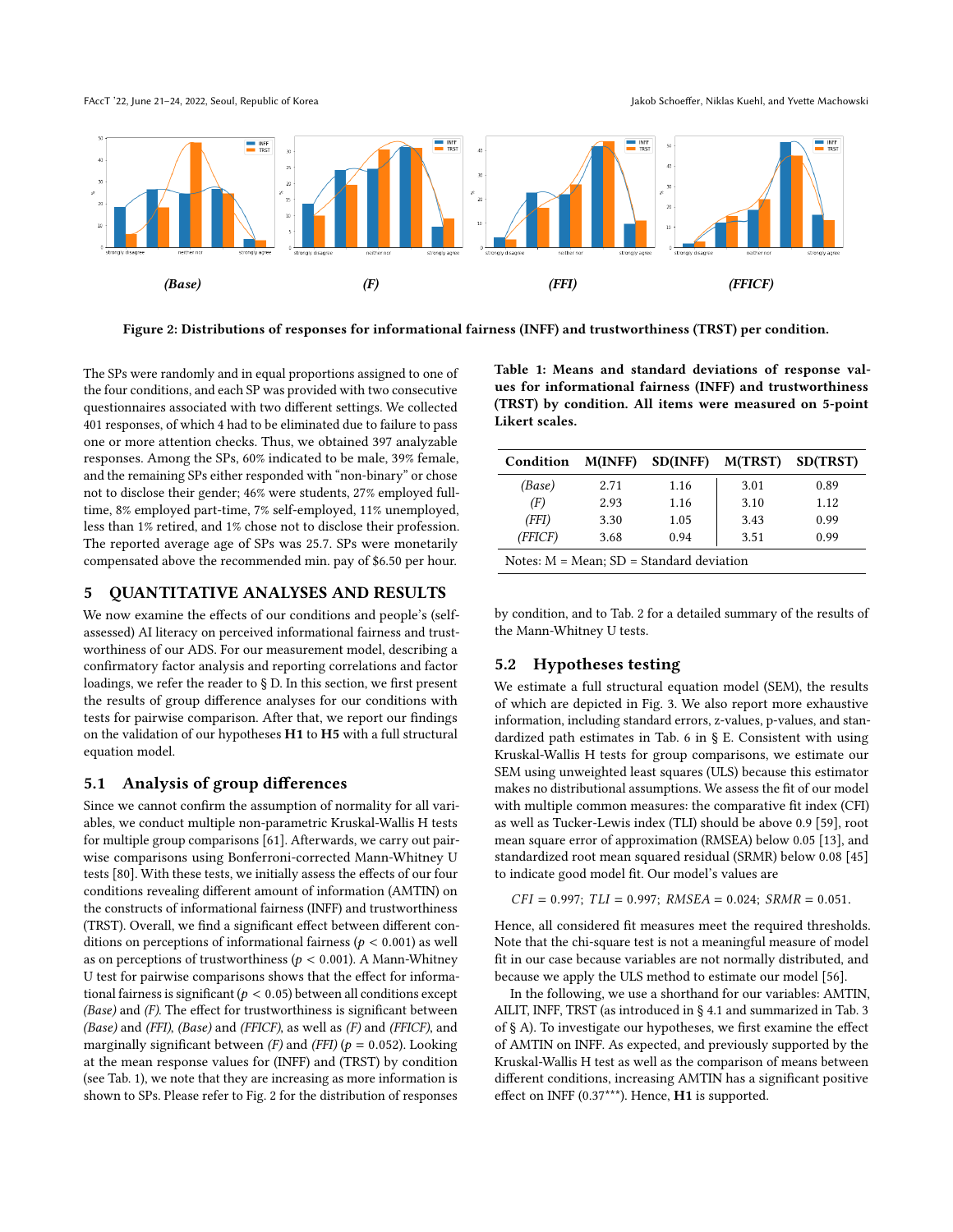| <b>INFF</b>                                                                        |                               |         | <b>TRST</b> |                                    |       |  |  |  |
|------------------------------------------------------------------------------------|-------------------------------|---------|-------------|------------------------------------|-------|--|--|--|
| Condition 1                                                                        | <b>Condition 2 Difference</b> |         |             | Condition 1 Condition 2 Difference |       |  |  |  |
| (Base)                                                                             | (F)                           | n/s     | (Base)      | (F)                                | n/s   |  |  |  |
| (Base)                                                                             | (FFI)                         | ***     | (Base)      | (FFI)                              | ***   |  |  |  |
| (Base)                                                                             | (FFICF)                       | ***     | (Base)      | (FFICF)                            | ***   |  |  |  |
| (F)                                                                                | (FFI)                         | $\star$ | (F)         | (FFI)                              | n/s   |  |  |  |
| (F)                                                                                | (FFICF)                       | ***     | (F)         | (FFICF)                            | $***$ |  |  |  |
| (FFI)                                                                              | (FFICF)                       | **      | (FFI)       | (FFICF)                            | n/s   |  |  |  |
| Notes: ${}^*p$ < 0.05; ${}^{**}p$ < 0.01; ${}^{**}p$ < 0.001; n/s: not significant |                               |         |             |                                    |       |  |  |  |

<span id="page-6-0"></span>Table 2: Pairwise differences in perceptions of informational fairness (INFF) and trustworthiness (TRST) between conditions.

Next, we examine the influence of AMTIN on TRST. The results of the Kruskal-Wallis H test from § [5.1](#page-5-2) indicate that there is a significant positive relationship between AMTIN and TRST. However, a mediation analysis within the SEM reveals that this effect is mediated by INFF. When assessing this mediating effect more closely in the context of our SEM, a small direct effect of AMTIN on TRST persists. Interestingly, in the context of the model, the stronger effect of AMTIN on TRST through INFF is positive, while the smaller but significant remaining direct effect is negative (-0.09\*). We discuss this in more detail in § [7.](#page-8-0) Overall, H2, which conjectures a positive total (i.e., direct plus indirect) effect of AMTIN on TRST, is supported in our study.

The SEM's path coefficient concerning H3 (0.78\*\*\*) confirms that there is a statistically significant positive relationship between INFF and TRST—which confirms H3. This result provides a crucial individual piece of information in the context of the analysis of INFF as a mediator between AMTIN and TRST. As presumed in H4, the path coefficient between AILIT and INFF (0.59\*\*\*) confirms the conjecture of a significant positive relationship between these two variables—therefore, H4 is supported by our results. Similar to our findings w.r.t. the effect of AMTIN on TRST, the relationship between AILIT and TRST is also mediated by INFF. The analysis of effects within the full SEM confirms a strong indirect effect of AILIT on TRST through INFF, but the remaining direct effect of AILIT on TRST is not significant. Hence, the effect of AILIT on TRST is completely mediated by INFF. In conclusion, H5, which assumes a positive relationship between AILIT and TRST, is supported.

### 6 QUALITATIVE ANALYSIS

In this section, we aim to understand people's perceptions in more detail. To that end, we collected responses to open-ended questions regarding (i) what information SPs think they are missing (if any) to be able to judge whether the system behaves fairly, and (ii) SPs' perceptions of (in)appropriateness of the given explanations. These questions were part of each condition. The first and second author jointly coded the qualitative data according to grounded theory [\[21\]](#page-10-48), i.e., codes evolved as we analyzed the data. In total, 982 text passages were coded over five coding sessions with MAXQDA [\[62\]](#page-11-47). The emerging themes from the collected responses are summarized in the following subsections. Every direct quote is provided with a unique identifier, introduced with the "#" symbol. Some responses contain statements w.r.t. multiple themes; hence, percentages do not always add up to 100%.

### <span id="page-6-1"></span>6.1 What information is missing?

For this question, we coded 421 text passages from SPs' responses to the open-ended question: If you don't feel you received sufficient information to judge whether the decision-making procedures are fair or unfair, what information is missing? We distinguish responses by condition and examine how many SPs felt that they received sufficient information (either by saying so explicitly or by not answering this question altogether). The latter is visually summarized in Figure [4.](#page-7-1)

(Base). Most SPs (79%) assigned to this condition felt that they did not receive sufficient information; 17% did not answer the question, and 4% explicitly stated that they are not missing any information. Little surprisingly, when asked which information they are missing, SPs were interested in knowing why the system made particular decisions; 37% of all responses contained statements substantially similar to this: "All I know is that the loan was denied and not the reason why" (#1315). Similarly,  $30\%$  of responses inquired about decision criteria that underlie the rejected loans: "I have no way to know what references the company may or may not use to consolidate a decision about the eligibility of an individual for a particular loan, and therefore I might or might not find the procedures to be truly fair" (#1260). 16% of responses also thought that decision-making procedures in general must be explained more thoroughly, arguing that "everything to do with how they made their decision of whether to accept the loan or not [is missing]" (#1234). Some SPs were more specific as to what explanations they need: 18% indicated that relevant factors of applicants would be helpful to know (#1259: "To decide whether the decision-making procedures are fair or unfair, I probably would need to know how the client was economically and other factors such as criminal records"); and 6% of responses requested counterfactual-type insights related to recourse, e.g., "what he can do to try again" (#1265).

(F). In the (Factors) condition, already 54% of SPs indicated that they received sufficient information. Of those who indicated that more information is needed, 15% are still interested in the "why" behind the rejections (#587: "I think clearly spelled reason is missing instead of numbers"). 15% still thought that more information w.r.t. decision criteria is needed. Interestingly, knowing what factors are used by the ADS raises further, more specific, questions as to why (i) these given factors are considered (#731: "There needs to be more in depth explanations given as to why these factors are taken into consideration"), and (ii) not others, e.g., "how many loans have they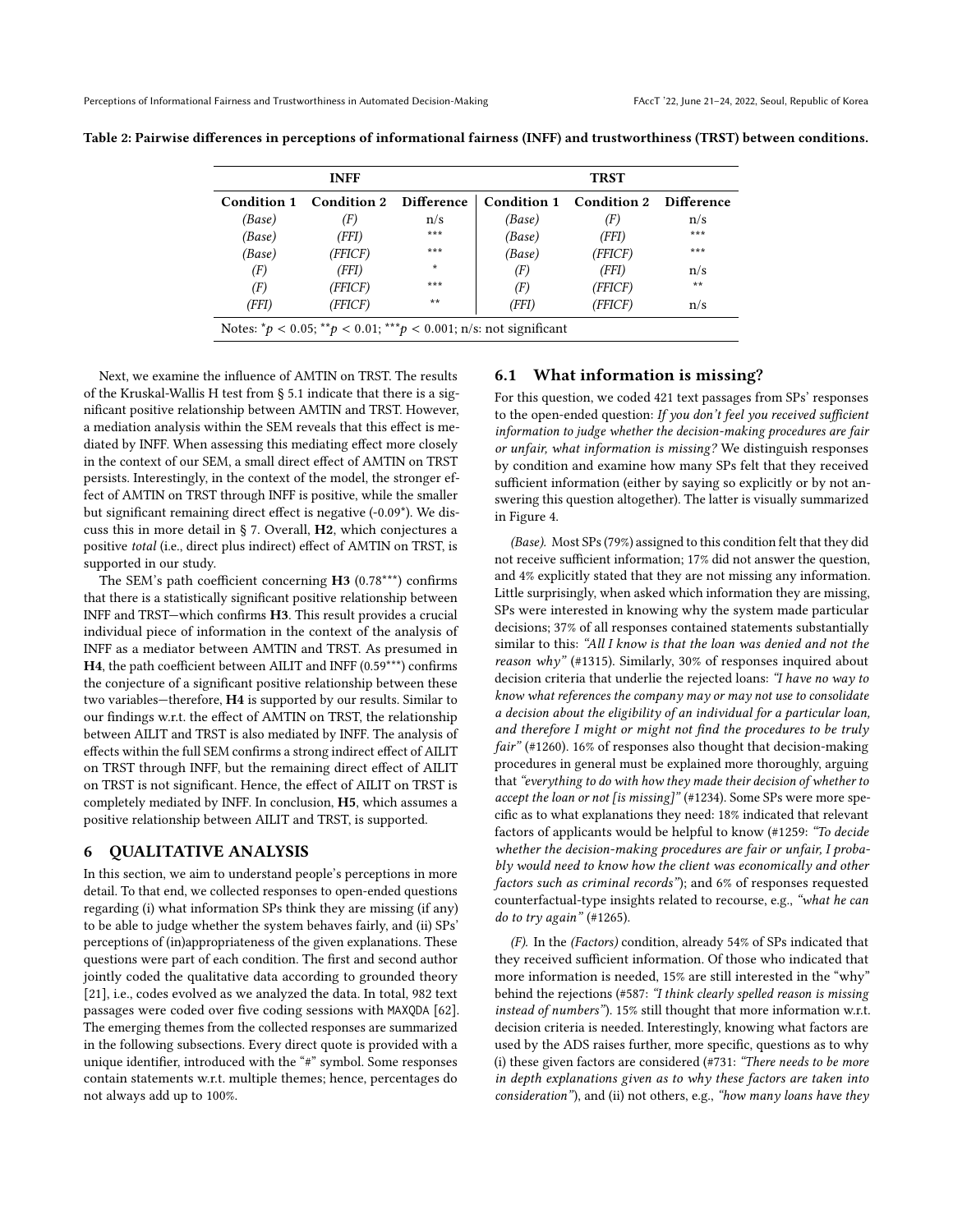<span id="page-7-0"></span>

Figure 3: Full structural equation model (SEM) including measurement model;  ${}^*p$  < 0.05,  ${}^*p$  < 0.01,  ${}^{**}p$  < 0.001.

taken out in the past, what is the money going to be spent on etc" (#663). Overall, 23% of SPs requested these justifications. Another 10% of responses indicated that it would be necessary to know how each factor impacts the final decision—both in terms of weighting (#474: "What kind of value does each factor hold?") and monotonic relationships with the outcome (#602: "The factors are told, but not which ones influenced the response positively of negatively.") Finally, 3% are interested in counterfactual explanations, e.g., "how the factors should differ for the application to be approved" (#474).

(FFI). In this condition, only 37% of SPs requested further information. Among these, 15% still requested more information w.r.t. reasons why the ADS rejected the applications; and 17% felt that they still had not received sufficient information regarding decisioncriteria (#677:"There is not enough information about what thresholds have to be met to qualify for a loan.") On a related note, 6% of SPs wanted to see more explanation as to why "the [factor importance] ranking is the way it is" (#764). Similar to the  $(F)$  condition, some SPs (10%) wanted to know why certain factors of the applicants are not being considered by the ADS. 3% of SPs still needed to know how exactly specific factors impact the final decision (#684: "I don't know the significance level/weight assigned to [the factors]"); and another 3% specifically requested counterfactual-type explanations. A newly occurring theme is w.r.t. communication of the explanations, as 3% requested "less formal descriptions" (#714).

(FFICF). In our condition with the highest amount of provided information, only 22% requested additional information. Generally speaking, responses are more dispersed compared to other conditions. Some SPs still alluded to missing justification w.r.t. the given selection and importance of relevant factors (overall 14%), and others (7%) still asked for more information on the relationship between certain input factors and the outcome (#796: "Since I think gender being a factor is unfair, not knowing the degree to which it affects the outcome seems to be a deficiency.") 6% of SPs were interested in the rationale behind providing given counterfactuals: "The factors that could have changed the outcome [are revealed], but not the reason why those  $[...]$  factors would be needed. Ex.: Why would a rural area be more easily accepted?" (#856) Interestingly, no

SP requested additional information as to why the ADS rejected the applicants—as opposed to the other conditions. Yet, 11% still requested more information w.r.t. decision criteria, e.g., "the thresholds that are required for a loan to be accepted" (#800). 6% stated that processes were generally still not fully clear; however, some acknowledged that this might not necessarily be expedient, to begin with (#863: "It's not clear how practically the priority system works, but I can understand it would be too hard to explain, and probably most of the people wouldn't understand it anyway.")

<span id="page-7-1"></span>

Figure 4: Percentage of responses indicating that study participants received sufficient information to judge whether the system's procedures are fair or unfair; either indicated explicitly in their responses, or implicitly by not answering the respective question.

## 6.2 (In)Appropriateness of individual explanations

We also asked SPs about their feelings of (in)appropriateness of isolated explanations, specific to the condition they were assigned to: Why do you think {some factors, the order of factor importance, some counterfactual scenarios} are appropriate or inappropriate? For that, we coded 561 text passages and summarized the main themes for each type of explanation.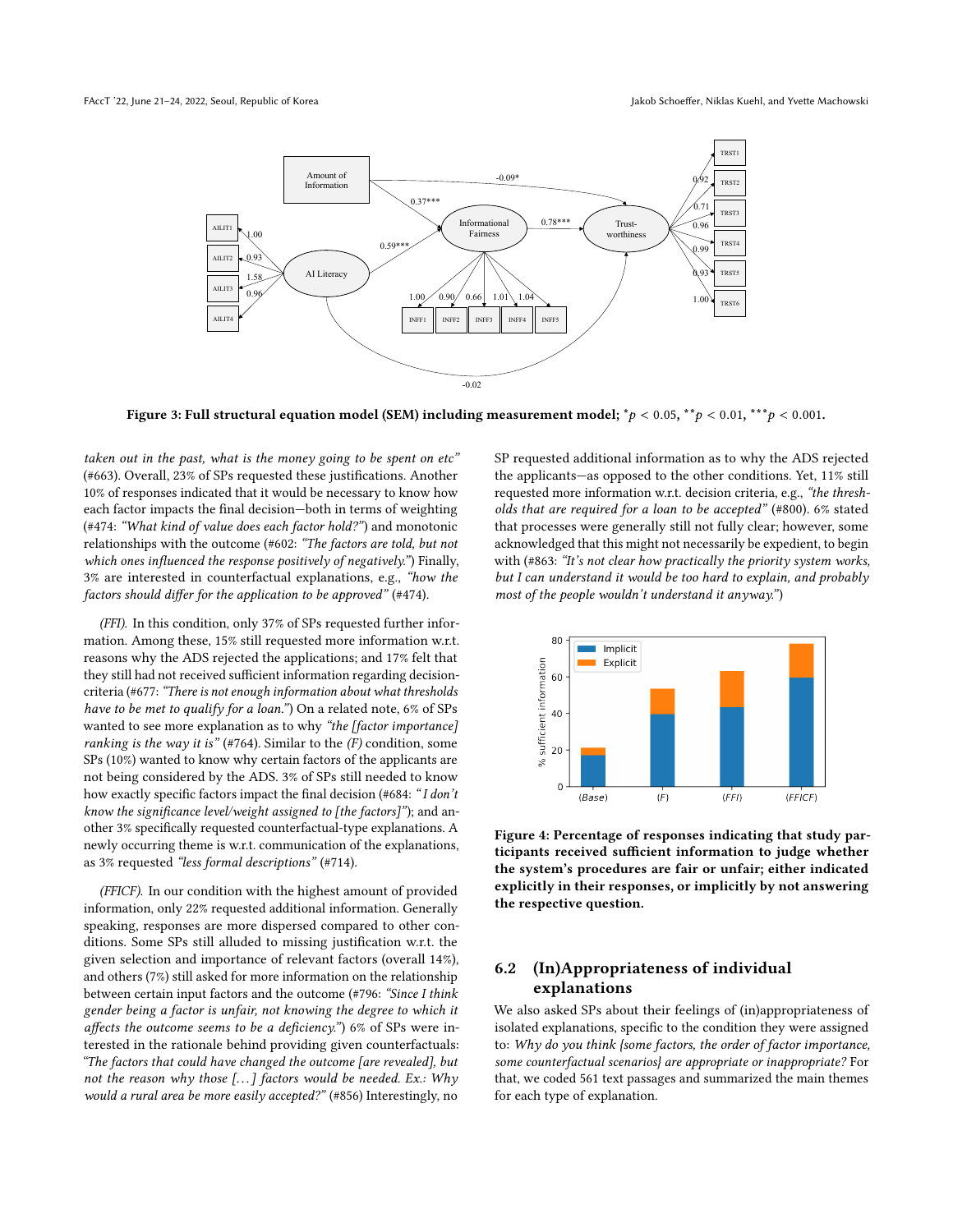Perceptions of Informational Fairness and Trustworthiness in Automated Decision-Making FACCT '22, June 21-24, 2022, Seoul, Republic of Korea

<span id="page-8-1"></span>

Figure 5: Inappropriate factors according to responses from study participants, broken down by condition.

Factors. Only 14% of responses explicitly stated that (at least a subset of) the factors considered by the ADS were appropriate mostly those related to an applicant's financial situation (#602: "Economic factors seem apropriate [sic] to me. Self employment sometimes involves risks and it is a relevant factor also.") We also asked SPs to check specific factors they deem inappropriate—this is visualized (by condition) in Figure [5.](#page-8-1) Among responses w.r.t. inappropriate factors, two general themes emerged: 72% indicated that some factors are (causally) irrelevant for deciding on creditworthiness (#632: "Some of the more social-oriented factors (ie education, gender, dependents) aren't necessarily indicative of someone's ability to pay back a loan"), and 28% found the usage of certain factors (primarily gender, education, and married) morally wrong (#561: "In the world we live, i dont [sic] think gender is something to even be at question, neither marriage.") Interestingly, SPs often assumed that the sheer presence of a factor like gender means that it is being used with malicious intent: "Gender can be somewhat problematic because all people deserve to have the right to the loan and not only men" (#637), or, "some factors like gender are plain racist to make a financial decision" (#647).

Factor importance. Generally speaking, most SPs found the order of factor importance reasonably appropriate. Many responses resembled this: "I may not agree with the placement of every single factor, but overall i think they are ranked appropriately" (#695). Yet, 35% still suggested concrete changes w.r.t. the order of importance; particularly around assigning less weight to education and marital status. 14% were still entirely put off by the fact that gender or marital status were used in the decision-making process. However, learning that gender is the least important factor made many SPs feel better w.r.t. appropriateness of procedures (#510: "It is appropriate. Gender should be considered the least and credit history is most important.") One SP even suggested that "gender could play a part in the decision making, but not a big one so it's good as it is" (#751). (Recall that gender was ranked last in our explanation (see § [4.1\)](#page-3-0).)

Counterfactual scenarios. 47% of coded responses indicated that the provided counterfactual scenarios are appropriate, e.g., endorsing that they "are all financial and based on the ability of the loan to be paid back" (#448). However, 20% questioned the effectiveness of adhering to some of the counterfactual recommendations; especially regarding suggested changes to co-applicant income or property area: "These factors do not change the fact that an applicant can or can not pay his/her debt" (#454). Actionability of counterfactual scenarios was another important theme: 9% overall addressed this, being appreciative that some counterfactual scenarios are explicitly actionable (#836: "Changing the loan term is possible immediately") and disenchanted when not (#462: "Some hardly achivable [sic] scenarios must be met to ensure the bank [will] be repayed [sic].") Some themes were addressed by fewer SPs but are highly interesting: one SP was, e.g., confused by the "direction" of suggested changes: "Instead of a short loan amount term, it could be a bit longer" (#778). Others were seemingly distracted by suggested changes that are (too) small: "The incomes are so close to the required that it shouldn't matter" (#447). Finally, some SPs hinted at potential inconsistencies between individual explanations: "It seems odd that loan amount term is placed so low when it was one of the areas the individual could change to obtain the loan" (#435).

### <span id="page-8-0"></span>7 DISCUSSION AND IMPLICATIONS

In this section, we link our quantitative results to qualitative insights to get a better understanding as to why certain effects were observed, and we analyze and discuss in more detail the findings from the fitted SEM. Finally, we allude to several implications of our work.

Connecting quantitative and qualitative findings. As observed in Tab. [1](#page-5-0) (§ [5\)](#page-5-3), both perceptions of informational fairness and trustworthiness increase as more explanations are provided to SPs—however, INFF at a much higher rate than TRST. Interestingly, many SPs in the (Base) condition, who do not receive any further explanations w.r.t. the inner workings of the ADS, do not find this "black-box" system to be overly problematic w.r.t. informational fairness: as can be seen in Fig. [2](#page-5-1) (§ [5\)](#page-5-3), SPs' responses for INFF are approx. equally distributed across ratings 1–4. This might be due to people's expectations; one SP simply stated that this "seems to be standard practice" (#1212) in terms of explaining ADS. From Tab. [2](#page-6-0) (§ [5\)](#page-5-3) we infer that providing relevant factors  $(F)$  to SPs does not significantly increase INFF. A likely reason for this observation is that SPs asked for significant follow-up information w.r.t. how the factors are used for decision-making. Both the differences for  $(F) \rightarrow (FFI)$ and  $(FFI) \rightarrow (FFICF)$  are significant for INFF. Considering the qualitative findings (§ [6.1\)](#page-6-1), this seems little surprising as the complementary explanations (e.g., factor importance in (FFI) over (F)) were specifically requested by SPs.

While some explanations clearly helped SPs understand the given ADS better, they also reveal certain aspects that might be detrimental to people's trust. Similar to INFF, one might have expected to see lower ratings for TRST in the (Base) condition. Instead, SPs' responses for TRST are symmetrically distributed around the mean of 3 (see Fig. [2,](#page-5-1) § [5\)](#page-5-3). Regarding marginal effects of explanations on TRST, we note that none of  $(Base) \rightarrow (F)$ ,  $(F) \rightarrow (FFI)$ , or  $(FFI) \rightarrow (FFICF)$  lead to statistically significant changes in SPs' perceptions. As for  $(Base) \rightarrow (F)$ , SPs' trust appears to be hampered by the experience that certain (presumably) inappropriate factors (e.g., gender) are being considered by the ADS. While the change  $(F) \rightarrow (FFI)$  is marginally significant ( $p = 0.052$ ) for TRST, we still suspect a certain attenuation due to SPs' disagreement with the relative importance ranking of certain factors like education and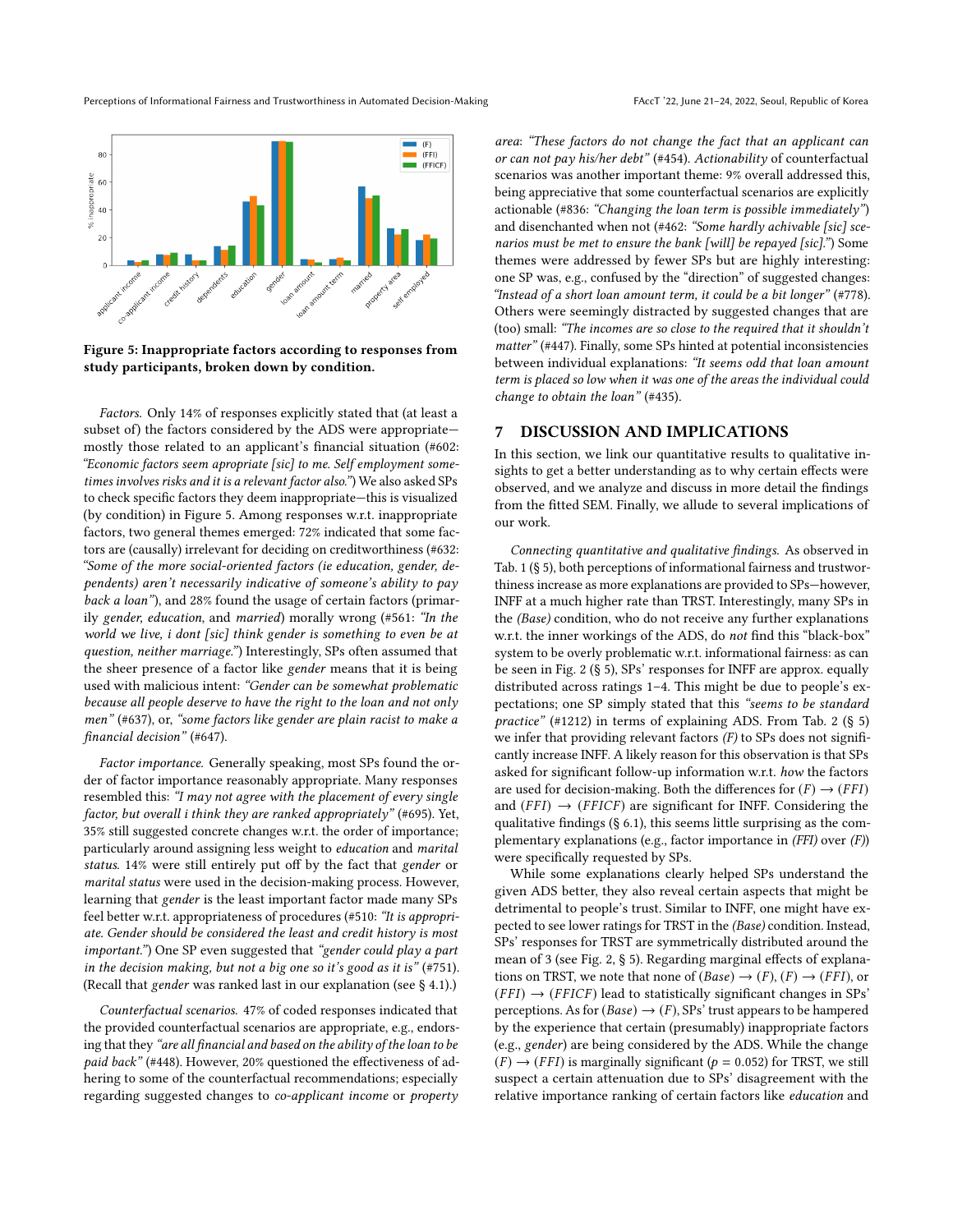married. On the other hand, from analyzing the qualitative statements, we might assume gender playing the least important role in the decision-making process had a positive effect on SPs' trust. As for  $(FFI) \rightarrow (FFICF)$ , we suspect that a potential positive effect of counterfactual explanations on perceived outcome control [\[50\]](#page-10-39) might have been overshadowed by the fact that several SPs found some of the provided scenarios incomprehensible, ineffective, or unactionable.

Interpreting SEM results. In addition to confirming significant total effects (see Fig. [3,](#page-7-0) § [5\)](#page-5-3) of the amount of information (AMTIN) on INFF (0.37<sup>\*\*\*</sup>) and TRST (0.37 · 0.78 – 0.09 = 0.20<sup>\*\*\*</sup>), we also learn that SPs' (self-assessed) AI literacy (AILIT) is strongly related to INFF (0.59\*\*\*) and TRST (0.44\*\*\*), implying that we observe higher INFF and TRST ratings for higher AI-literacy people—given our study setup. Additionally, we see a strong positive relationship between INFF and TRST (0.78\*\*\*). The SEM also lets us decompose total effects of AMTIN and AILIT on TRST into direct and indirect (through the mediator INFF) effects (see Tab. 7, § E). We see, e.g., that the direct effect of AILIT on TRST (−0.02) is not significantly different from zero when INFF is acting as a mediator. Since the indirect effect AILIT→INFF→TRST is significantly positive (0.46\*\*\*), we observe a complete mediation of the effect of AILIT on TRST through INFF. A similar observation can be made for the effect of AMTIN on TRST: the total effect consists of a significantly positive indirect effect through INFF (0.29\*\*\*) as well as a small negative direct effect (−0.09\*). Hence, we conclude that increasing AMTIN does not directly increase TRST, but that the positive total effect stems from the strong indirect effect through INFF. This phenomenon is sometimes also referred to as inconsistent mediation [\[56,](#page-11-46) [79\]](#page-11-48). Future work should further investigate the link between INFF and TRST for other scenarios.

Implications. Our work has several implications for the design of automated decision systems and explanations thereof. Revealing to (potential) decision-subjects what information about them is used and how exactly individual factors affect the outcome is something that appears to go a long way towards facilitating informational fairness. We have also seen that many people require an understanding of (assumed) monotonic relationships between individual features and outcome (#856: "We don't know if being married is a good or bad thing in this case.") However, these types of global monotonic relationships cannot generally be derived from nonlinear ML models—something that has been discussed, e.g., in [\[91,](#page-11-49) [97,](#page-11-50) [111\]](#page-12-10). Employing inherently interpretable (e.g., linear) models might be a potential remedy.

We made a similar observation w.r.t. monotonicity for counterfactual explanations: people are put off when the "direction" of suggested change(s) contradicts commonly-held assumptions (e.g., if a decrease in income were suggested in order to get the loan). System designers must therefore pay close attention that counterfactual scenarios or general recommendations on recourse are intuitive, meaningful, and actionable. Regarding the latter, we have observed that certain factors are deemed actionable by some SPs and immutable by others. This poses further challenges w.r.t. individualizing explanations [\[63\]](#page-11-51); this is also relevant for people with different AI backgrounds as their perceptions differ. In general, however, counterfactual explanations appear to be effective in a

way that they help people understand "where [an] applicant fell short" (#731). From the analysis of qualitative data (also confirmed quantitatively), we learned that SPs in the (Base) condition specifically requested explanations related to both factor importance and recourse / why the ADS decided negatively. This suggests the employment of both explanation types in a complementary fashion. Designers will have to ensure, however, that they are consistent with one another. For instance, people seem to expect that recommendations for recourse (e.g., that income should be increased) apply to the factors that are most important in the decision-making process. Since individual explanations are often automatically and independently generated, this poses a significant technical challenge. Our findings also suggest that informational fairness might be further increased by providing rejected loan applicants with a crisp statement in lay people's terms as to why they were denied. Finally, regarding the usage of sensitive information like gender, it should be clearly justified why and how (if at all) this information is used, and that this is not automatically to the disadvantage of marginalized groups; e.g., in the case of affirmative action [\[49\]](#page-10-49).

### 8 LIMITATIONS AND OUTLOOK

We acknowledge limitations of our work that open up avenues for future studies. Firstly, we investigated only one setting where ADS are currently used to inform consequential decisions: lending. Our study design should be replicated and the results should be compared in different settings, e.g., hiring or university admissions, where the relevant factors will be significantly different. It would also be interesting to work with domain experts, as opposed to crowdworkers. Future work should further examine the complementarity and interplay of other explanation styles (e.g., case-based or demographic explanations [\[10\]](#page-10-32)). Furthermore, our quantitative results (including SEM) are contingent upon the concrete instantiation of our ADS including the employed explanations, which limits our ability to generalize findings.

While we informally checked the model as well as the underlying data and all derived explanations so as to ensure behavior that might be representative of many real-world applications, it would be insightful to randomize different aspects about the model's quality and compare the results. More specifically, if we managed to construct—broadly speaking—a trustworthy ADS and an untrustworthy ADS, we would be able to contrast people's perceptions for either system. This would allow to derive insights w.r.t. (un)warranted perceptions, i.e., (i) are people actually able to spot problematic behavior of ADS, and (ii) do they trust the system if and only if the system is trustworthy? In fact, for an untrustworthy ADS, we would ideally expect that more explanations lead to higher informational fairness perceptions but to lower trust. If perceptions of trustworthiness increase regardless of the actual trustworthiness of the ADS, this would indicate serious issues around over-reliance [\[100\]](#page-11-52) or automation bias [\[28,](#page-10-22) [37\]](#page-10-23), and must be avoided by system designers at all costs.

We also acknowledge that our work does not explicitly take into account potential issues around information overload [\[9\]](#page-10-45): while we specifically examine situations where selected explanations convey complementary information, unsystematic provision of more and more explanations will likely have undesirable effects.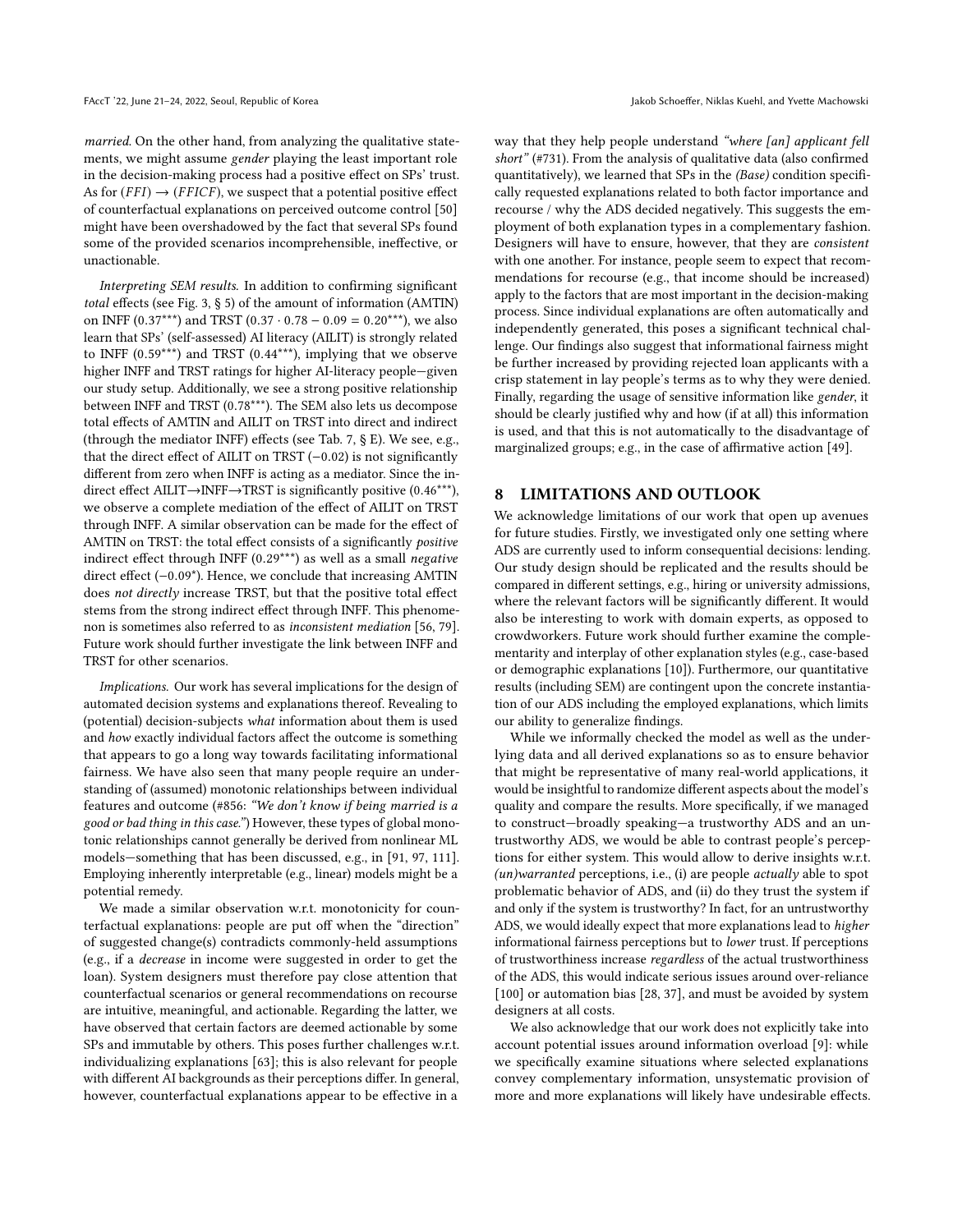Perceptions of Informational Fairness and Trustworthiness in Automated Decision-Making FACCT '22, June 21-24, 2022, Seoul, Republic of Korea

The authors suggest by no means that more information is always better. Finally, we hope that this work can serve as a stepping stone for further empirical research on the complementarity and interplay of different explanations and their effects on people's perceptions towards ADS.

### ACKNOWLEDGMENTS

We thank our study participants as well as our anonymous reviewers, who helped improve this manuscript.

### REFERENCES

- <span id="page-10-42"></span>[1] ACTICO. 2021. Automated credit decisioning for enhanced efficiency. [https://www.actico.com/blog-en/automated-credit-decisioning-for](https://www.actico.com/blog-en/automated-credit-decisioning-for-enhanced-efficiency/)[enhanced-efficiency/](https://www.actico.com/blog-en/automated-credit-decisioning-for-enhanced-efficiency/)
- <span id="page-10-28"></span>Amina Adadi and Mohammed Berrada. 2018. Peeking inside the black-box: A survey on explainable artificial intelligence (XAI). IEEE Access 6 (2018), 52138-52160.
- <span id="page-10-18"></span>[3] Julia Angwin, Jeff Larson, Surya Mattu, and Lauren Kirchner. 2016. Machine bias. ProPublica (2016).
- <span id="page-10-29"></span>[4] Alejandro Barredo Arrieta, Natalia Díaz-Rodríguez, Javier Del Ser, Adrien Bennetot, Siham Tabik, Alberto Barbado, Salvador Garcia, Sergio Gil-Lopez, Daniel Molina, Benjamins, et al. 2020. Explainable Artificial Intelligence (XAI): Concepts, taxonomies, opportunities and challenges toward responsible AI. Information Fusion 58 (2020), 82–115.
- <span id="page-10-9"></span>[5] Vijay Arya, Rachel KE Bellamy, Pin-Yu Chen, Amit Dhurandhar, Michael Hind, Samuel C Hoffman, Stephanie Houde, Q Vera Liao, Ronny Luss, Aleksandra Mojsilović, et al. 2019. One explanation does not fit all: A toolkit and taxonomy of AI explainability techniques. arXiv preprint arXiv:1909.03012 (2019).
- <span id="page-10-10"></span>[6] Solon Barocas, Moritz Hardt, and Arvind Narayanan. 2018. Fairness and machine learning. (2018).<http://www.fairmlbook.org>
- <span id="page-10-5"></span>[7] Robert Bartlett, Adair Morse, Richard Stanton, and Nancy Wallace. 2021. Consumer-lending discrimination in the FinTech era. Journal of Financial Economics (2021).
- <span id="page-10-27"></span>[8] Kevin Bauer, Oliver Hinz, and Moritz von Zahn. 2021. Expl(AI)ned: The impact of explainable artificial intelligence on cognitive processes. (2021).
- <span id="page-10-45"></span>[9] David Bawden and Lyn Robinson. 2009. The dark side of information: Overload, anxiety and other paradoxes and pathologies. Journal of Information Science 35, 2 (2009), 180–191.
- <span id="page-10-32"></span>[10] Reuben Binns, Max Van Kleek, Michael Veale, Ulrik Lyngs, Jun Zhao, and Nigel Shadbolt. 2018. 'It's reducing a human being to a percentage' – Perceptions of justice in algorithmic decisions. In Proceedings of the 2018 CHI Conference on Human Factors in Computing Systems. 1–14.
- <span id="page-10-44"></span>[11] Leo Breiman. 2001. Random forests. Machine Learning (2001).
- <span id="page-10-37"></span>[12] Anna Brown, Alexandra Chouldechova, Emily Putnam-Hornstein, Andrew Tobin, and Rhema Vaithianathan. 2019. Toward algorithmic accountability in public services: A qualitative study of affected community perspectives on algorithmic decision-making in child welfare services. In Proceedings of the 2019 CHI Conference on Human Factors in Computing Systems. 1–12.
- <span id="page-10-46"></span>[13] Michael W Browne and Robert Cudeck. 1992. Alternative ways of assessing model fit. Sociological Methods & Research 21, 2 (1992), 230–258.
- <span id="page-10-19"></span>[14] Joy Buolamwini and Timnit Gebru. 2018. Gender shades: Intersectional accuracy disparities in commercial gender classification. In Conference on Fairness, Accountability and Transparency. PMLR, 77–91.
- <span id="page-10-21"></span>[15] Adrian Bussone, Simone Stumpf, and Dympna O'Sullivan. 2015. The role of explanations on trust and reliance in clinical decision support systems. In 2015 International Conference on Healthcare Informatics. IEEE, 160–169.
- <span id="page-10-16"></span>[16] France Bélanger, Janine S Hiller, and Wanda J Smith. 2002. Trustworthiness in electronic commerce: The role of privacy, security, and site attributes. The Journal of Strategic Information Systems 11, 3-4 (2002), 245–270.
- <span id="page-10-17"></span>[17] Dennis Carey and Matt Smith. 2016. How companies are using simulations, competitions, and analytics to hire. Harvard Business Review (2016).
- <span id="page-10-11"></span>[18] Simon Caton and Christian Haas. 2020. Fairness in machine learning: A survey. arXiv preprint arXiv:2010.04053 (2020).
- <span id="page-10-2"></span>[19] Aaron Chalfin, Oren Danieli, Andrew Hillis, Zubin Jelveh, Michael Luca, Jens Ludwig, and Sendhil Mullainathan. 2016. Productivity and selection of human capital with machine learning. American Economic Review 106, 5 (2016), 124–127.
- <span id="page-10-15"></span>[20] David Chan. 2011. Perceptions of fairness. (2011).
- <span id="page-10-48"></span>[21] Kathy Charmaz and J Smith. 2003. Grounded theory. Qualitative Psychology: A Practical Guide to Research Methods 2 (2003), 81–110.
- <span id="page-10-43"></span>[22] Debdatta Chatterjee. 2019. Loan Prediction Problem Dataset. (2019). [https:](https://www.kaggle.com/altruistdelhite04/loan-prediction-problem-dataset) [//www.kaggle.com/altruistdelhite04/loan-prediction-problem-dataset](https://www.kaggle.com/altruistdelhite04/loan-prediction-problem-dataset)
- <span id="page-10-7"></span>[23] Alexandra Chouldechova. 2017. Fair prediction with disparate impact: A study of bias in recidivism prediction instruments. Big Data 5, 2 (2017), 153–163.
- <span id="page-10-25"></span>[24] Michael Chromik, Malin Eiband, Sarah Theres Völkel, and Daniel Buschek. 2019. Dark patterns of explainability, transparency, and user control for intelligent systems. In IUI Workshops, Vol. 2327.
- <span id="page-10-12"></span>[25] Jason A Colquitt, Donald E Conlon, Michael J Wesson, Christopher O L H Porter, and K Yee Ng. 2001. Justice at the millennium: A meta-analytic review of 25 years of organizational justice research. Journal of Applied Psychology 86, 3 (2001), 425.
- <span id="page-10-38"></span>[26] Jason A Colquitt and Jessica B Rodell. 2011. Justice, trust, and trustworthiness: A longitudinal analysis integrating three theoretical perspectives. Academy of Management Journal 54, 6 (2011), 1183–1206.
- <span id="page-10-13"></span>[27] Jason A Colquitt and Jessica B Rodell. 2015. Measuring justice and fairness. (2015).
- <span id="page-10-22"></span>[28] Maria De-Arteaga, Riccardo Fogliato, and Alexandra Chouldechova. 2020. A case for humans-in-the-loop: Decisions in the presence of erroneous algorithmic scores. In Proceedings of the 2020 CHI Conference on Human Factors in Computing Systems. 1–12.
- <span id="page-10-40"></span>[29] Berkeley J Dietvorst, Joseph P Simmons, and Cade Massey. 2018. Overcoming algorithm aversion: People will use imperfect algorithms if they can (even slightly) modify them. Management Science 64, 3 (2018), 1155-1170.
- <span id="page-10-33"></span>[30] Jonathan Dodge, Q Vera Liao, Yunfeng Zhang, Rachel KE Bellamy, and Casey Dugan. 2019. Explaining models: An empirical study of how explanations impact fairness judgment. In Proceedings of the 24th International Conference on Intelligent User Interfaces. 275–285.
- <span id="page-10-6"></span>[31] Edelman. 2021. 2021 Edelman Trust Barometer: Trust in Technology. (2021). <https://www.edelman.com/trust/2021-trust-barometer/trust-technology>
- <span id="page-10-24"></span>[32] Upol Ehsan and Mark O Riedl. 2021. Explainability pitfalls: Beyond dark patterns in explainable AI. arXiv preprint arXiv:2109.12480 (2021).
- <span id="page-10-20"></span>[33] Motahhare Eslami, Kristen Vaccaro, Min Kyung Lee, Amit Elazari Bar On, Eric Gilbert, and Karrie Karahalios. 2019. User attitudes towards algorithmic opacity and transparency in online reviewing platforms. In Proceedings of the 2019 CHI Conference on Human Factors in Computing Systems. 1–14.
- <span id="page-10-8"></span>[34] European Union. 2016. General Data Protection Regulation. (2016). [https://eur](https://eur-lex.europa.eu/eli/reg/2016/679/oj)[lex.europa.eu/eli/reg/2016/679/oj](https://eur-lex.europa.eu/eli/reg/2016/679/oj)
- <span id="page-10-4"></span>[35] Stefan Feuerriegel, Mateusz Dolata, and Gerhard Schwabe. 2020. Fair AI: Challenges and opportunities. Business & Information Systems Engineering 62 (2020), 379–384.
- <span id="page-10-41"></span>[36] M Lance Frazier, Paul D Johnson, Mark Gavin, Janaki Gooty, and D Bradley Snow. 2010. Organizational justice, trustworthiness, and trust: A multifoci examination. Group & Organization Management 35, 1 (2010), 39–76.
- <span id="page-10-23"></span>[37] Kate Goddard, Abdul Roudsari, and Jeremy C Wyatt. 2014. Automation bias: Empirical results assessing influencing factors. International Journal of Medical Informatics 83, 5 (2014), 368–375.
- <span id="page-10-30"></span>[38] Randy Goebel, Ajay Chander, Katharina Holzinger, Freddy Lecue, Zeynep Akata, Simone Stumpf, Peter Kieseberg, and Andreas Holzinger. 2018. Explainable AI: The new 42?. In International Cross-Domain Conference for Machine Learning and Knowledge Extraction. Springer, 295–303.
- <span id="page-10-26"></span>[39] Colin M Gray, Yubo Kou, Bryan Battles, Joseph Hoggatt, and Austin L Toombs. 2018. The dark (patterns) side of UX design. In Proceedings of the 2018 CHI Conference on Human Factors in Computing Systems. 1–14.
- <span id="page-10-34"></span>[40] Nina Grgić-Hlača, Elissa M Redmiles, Krishna P Gummadi, and Adrian Weller. 2018. Human perceptions of fairness in algorithmic decision making: A case study of criminal risk prediction. In Proceedings of the 2018 World Wide Web Conference. 903–912.
- <span id="page-10-35"></span>[41] Nina Grgić-Hlača, Adrian Weller, and Elissa M Redmiles. 2020. Dimensions of diversity in human perceptions of algorithmic fairness. arXiv preprint arXiv:2005.00808 (2020).
- <span id="page-10-14"></span>[42] Nina Grgić-Hlača, Muhammad Bilal Zafar, Krishna P Gummadi, and Adrian Weller. 2018. Beyond distributive fairness in algorithmic decision making: Feature selection for procedurally fair learning. In Proceedings of the AAAI Conference on Artificial Intelligence, Vol. 32.
- <span id="page-10-3"></span>[43] Thomas Grote and Philipp Berens. 2020. On the ethics of algorithmic decisionmaking in healthcare. Journal of Medical Ethics 46, 3 (2020), 205-211.
- <span id="page-10-31"></span>[44] Riccardo Guidotti, Anna Monreale, Salvatore Ruggieri, Franco Turini, Fosca Giannotti, and Dino Pedreschi. 2018. A survey of methods for explaining black box models. ACM Computing Surveys (CSUR) 51, 5 (2018), 1–42.
- <span id="page-10-47"></span>[45] Joseph F Hair Jr, G Tomas M Hult, Christian Ringle, and Marko Sarstedt. 2016. A Primer on Partial Least Squares Structural Equation Modeling (PLS-SEM). Sage Publications.
- <span id="page-10-1"></span>[46] Jeanne G Harris and Thomas H Davenport. 2005. Automated decision making comes of age. MIT Sloan Management Review 46, 4 (2005), 2–10.
- <span id="page-10-0"></span>[47] Will Douglas Heaven. 2020. Predictive policing algorithms are racist. They need to be dismantled. MIT Technology Review (2020).
- <span id="page-10-36"></span>Paul Hitlin. 2016. Research in the crowdsourcing age: A case study. (2016).
- <span id="page-10-49"></span>[49] Harry Holzer and David Neumark. 2000. Assessing affirmative action. Journal of Economic literature 38, 3 (2000), 483–568.
- <span id="page-10-39"></span>[50] Pauline Houlden, Stephen LaTour, Laurens Walker, and John Thibaut. 1978. Preference for modes of dispute resolution as a function of process and decision control. Journal of Experimental Social Psychology 14, 1 (1978), 13-30.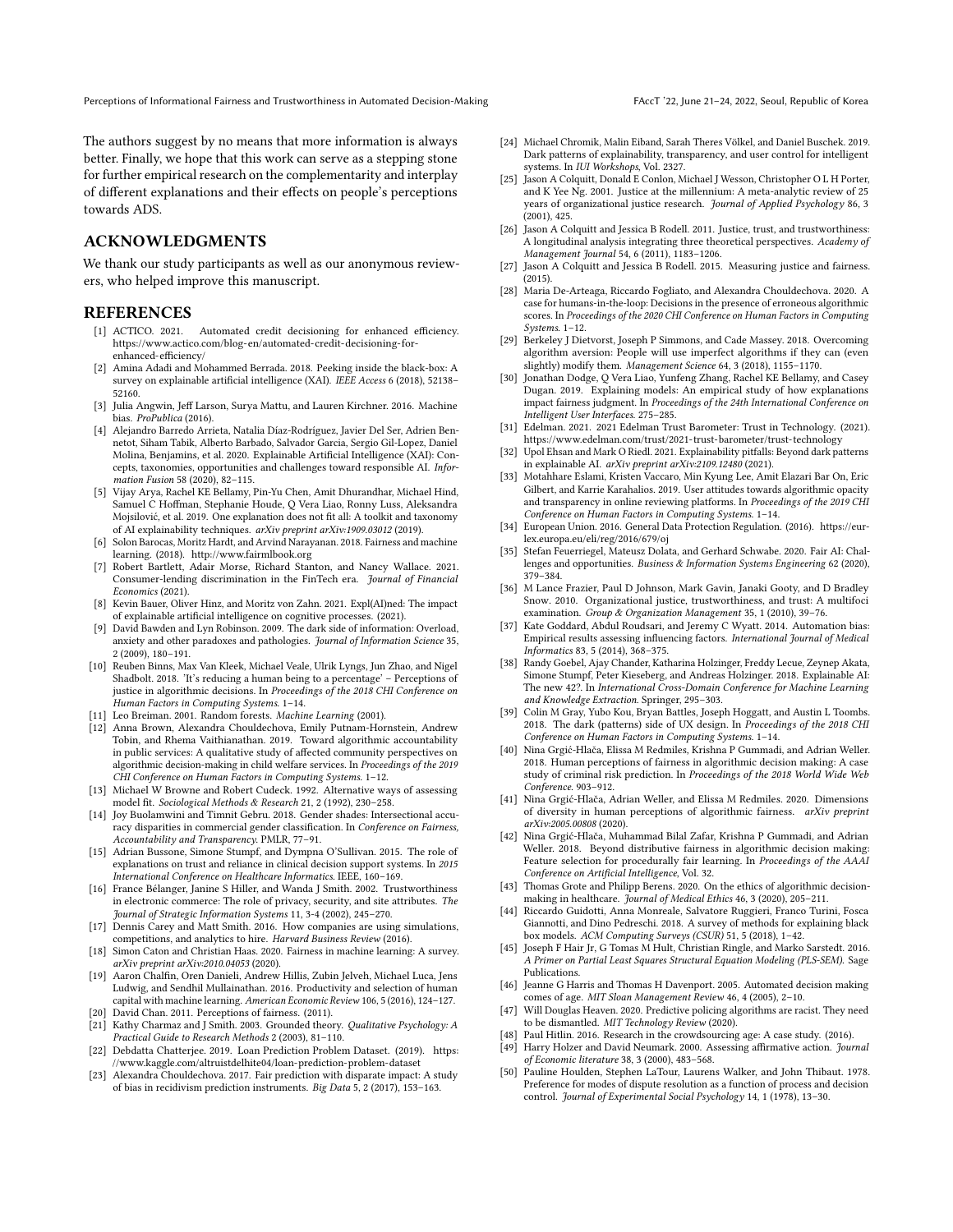- <span id="page-11-5"></span>[51] Basileal Imana, Aleksandra Korolova, and John Heidemann. 2021. Auditing for discrimination in algorithms delivering job ads. In Proceedings of the Web Conference 2021. 3767–3778.
- <span id="page-11-41"></span>[52] Infosys. 2019. How FinTechs can enable better support to FIs' credit decisioning? (2019). [https://www.infosys.com/industries/financial-services/insights/](https://www.infosys.com/industries/financial-services/insights/documents/fintechs-fi-partners-credit-decision.pdf) [documents/fintechs-fi-partners-credit-decision.pdf](https://www.infosys.com/industries/financial-services/insights/documents/fintechs-fi-partners-credit-decision.pdf)
- <span id="page-11-13"></span>[53] Alon Jacovi, Ana Marasović, Tim Miller, and Yoav Goldberg. 2021. Formalizing trust in artificial intelligence: Prerequisites, causes and goals of human trust in AI. In Proceedings of the 2021 ACM Conference on Fairness, Accountability, and Transparency. 624–635.
- <span id="page-11-29"></span>[54] Matthew Joseph, Michael Kearns, Jamie Morgenstern, and Aaron Roth. 2016. Fairness in learning: Classic and contextual bandits. arXiv preprint arXiv:1605.07139 (2016).
- <span id="page-11-32"></span>[55] Lena Kästner, Markus Langer, Veronika Lazar, Astrid Schomäcker, Timo Speith, and Sarah Sterz. 2021. On the relation of trust and explainability: Why to engineer for trustworthiness. arXiv preprint arXiv:2108.05379 (2021).
- <span id="page-11-46"></span>[56] David A Kenny. 2015. Measuring model fit.
- <span id="page-11-31"></span>[57] René F Kizilcec. 2016. How much information? Effects of transparency on trust in an algorithmic interface. In Proceedings of the 2016 CHI Conference on Human Factors in Computing Systems. 2390–2395.
- <span id="page-11-7"></span>[58] Jon Kleinberg, Sendhil Mullainathan, and Manish Raghavan. 2016. Inherent trade-offs in the fair determination of risk scores. arXiv preprint arXiv:1609.05807 (2016).
- <span id="page-11-45"></span>[59] Rex B Kline. 2015. Principles and Practice of Structural Equation Modeling. Guilford Publications.
- <span id="page-11-3"></span>[60] Sami Koivunen, Thomas Olsson, Ekaterina Olshannikova, and Aki Lindberg. 2019. Understanding decision-making in recruitment: Opportunities and challenges for information technology. Proceedings of the ACM on Human-Computer Interaction 3, GROUP (2019), 1–22.
- <span id="page-11-43"></span>[61] William H Kruskal and W Allen Wallis. 1952. Use of ranks in one-criterion variance analysis. Journal of the American statistical Association 47, 260 (1952), 583–621.
- <span id="page-11-47"></span>[62] Udo Kuckartz and Stefan Rädiker. 2019. Analyzing Qualitative Data with MAXQDA. Springer.
- <span id="page-11-51"></span>[63] Niklas Kuehl, Jodie Lobana, and Christian Meske, 2020. Do you comply with AI? – Personalized explanations of learning algorithms and their impact on employees' compliance behavior. arXiv preprint arXiv:2002.08777 (2020).
- <span id="page-11-19"></span>[64] Todd Kulesza, Simone Stumpf, Margaret Burnett, Sherry Yang, Irwin Kwan, and Weng-Keen Wong. 2013. Too much, too little, or just right? Ways explanations impact end users' mental models. In 2013 IEEE Symposium on Visual Languages and Human Centric Computing. IEEE, 3–10.
- <span id="page-11-0"></span>[65] Nathan R Kuncel, David M Klieger, and Deniz S Ones. 2014. In hiring, algorithms beat instinct. Harvard Business Review (2014).
- <span id="page-11-20"></span>[66] Markus Langer, Kevin Baum, Cornelius J König, Viviane Hähne, Daniel Oster, and Timo Speith. 2021. Spare me the details: How the type of information about automated interviews influences applicant reactions. International Journal of Selection and Assessment 29, 2 (2021), 154–169.
- <span id="page-11-10"></span>[67] Markus Langer, Daniel Oster, Timo Speith, Holger Hermanns, Lena Kästner, Eva Schmidt, Andreas Sesing, and Kevin Baum. 2021. What do we want from explainable artificial intelligence (XAI)? – A stakeholder perspective on XAI and a conceptual model guiding interdisciplinary XAI research. Artificial Intelligence 296 (2021), 103473.
- <span id="page-11-14"></span>[68] John D Lee and Katrina A See. 2004. Trust in automation: Designing for appropriate reliance. Human Factors 46, 1 (2004), 50–80.
- <span id="page-11-25"></span>[69] Min Kyung Lee. 2018. Understanding perception of algorithmic decisions: Fairness, trust, and emotion in response to algorithmic management. Big Data & Society 5, 1 (2018), 1–16.
- <span id="page-11-26"></span>[70] Min Kyung Lee and Su Baykal. 2017. Algorithmic mediation in group decisions: Fairness perceptions of algorithmically mediated vs. discussion-based social division. In Proceedings of the 2017 ACM Conference on Computer Supported Cooperative Work and Social Computing. 1035–1048.
- <span id="page-11-11"></span>[71] Min Kyung Lee, Anuraag Jain, Hea Jin Cha, Shashank Ojha, and Daniel Kusbit. 2019. Procedural justice in algorithmic fairness: Leveraging transparency and outcome control for fair algorithmic mediation. Proceedings of the ACM on Human-Computer Interaction 3, CSCW (2019), 182:1–182:26.
- <span id="page-11-33"></span>[72] Min Kyung Lee and Katherine Rich. 2021. Who is included in human perceptions of AI? Trust and perceived fairness around healthcare AI and cultural mistrust. In Proceedings of the 2021 CHI Conference on Human Factors in Computing Systems.  $1 - 14.$
- <span id="page-11-4"></span>[73] Bruno Lepri, Jacopo Staiano, David Sangokoya, Emmanuel Letouzé, and Nuria Oliver. 2017. The tyranny of data? The bright and dark sides of data-driven decision-making for social good. In Transparent Data Mining for Big and Small Data. Springer, 3–24.
- <span id="page-11-18"></span>[74] Clayton Lewis and Robert Mack. 1982. The role of abduction in learning to use a computer system. (1982).
- <span id="page-11-8"></span>[75] Brian Y Lim, Anind K Dey, and Daniel Avrahami. 2009. Why and why not explanations improve the intelligibility of context-aware intelligent systems. In

Proceedings of the SIGCHI Conference on Human Factors in Computing Systems. 2119–2128.

- <span id="page-11-37"></span>[76] E Allan Lind, Robin I Lissak, and Donald E Conlon. 1983. Decision control and process control effects on procedural fairness judgments. Journal of Applied Social Psychology 13, 4 (1983), 338–350.
- <span id="page-11-30"></span>[77] Yang Liu, Goran Radanovic, Christos Dimitrakakis, Debmalya Mandal, and David C Parkes. 2017. Calibrated fairness in bandits. arXiv preprint arXiv:1707.01875 (2017).
- <span id="page-11-12"></span>[78] Robert Long. 2021. Fairness in machine learning: Against false positive rate equality as a measure of fairness. Journal of Moral Philosophy 1 (2021), 1-30.
- <span id="page-11-48"></span>[79] David P MacKinnon, Amanda J Fairchild, and Matthew S Fritz, 2007, Mediation analysis. Annu. Rev. Psychol. 58 (2007), 593–614.
- <span id="page-11-44"></span>[80] Henry B Mann and Donald R Whitney. 1947. On a test of whether one of two random variables is stochastically larger than the other. The Annals of Mathematical Statistics (1947), 50–60.
- <span id="page-11-6"></span>[81] Ninareh Mehrabi, Fred Morstatter, Nripsuta Saxena, Kristina Lerman, and Aram Galstyan. 2019. A survey on bias and fairness in machine learning. arXiv preprint arXiv:1908.09635 (2019).
- <span id="page-11-23"></span>[82] Tim Miller. 2019. Explanation in artificial intelligence: Insights from the social sciences. Artificial intelligence 267 (2019), 1–38.
- <span id="page-11-24"></span>[83] Christoph Molnar. 2020. Interpretable machine learning. [https://christophm.](https://christophm.github.io/interpretable-ml-book/) [github.io/interpretable-ml-book/](https://christophm.github.io/interpretable-ml-book/)
- <span id="page-11-42"></span>[84] Deirdre K Mulligan, Joshua A Kroll, Nitin Kohli, and Richmond Y Wong. 2019. This thing called fairness: Disciplinary confusion realizing a value in technology. Proceedings of the ACM on Human-Computer Interaction 3, CSCW (2019), 1–36. [85] Sue Newell and Marco Marabelli. 2015. Strategic opportunities (and challenges)
- <span id="page-11-2"></span>of algorithmic decision-making: A call for action on the long-term societal effects of 'datification'. The Journal of Strategic Information Systems 24, 1 (2015),  $3 - 14$
- <span id="page-11-36"></span>[86] Stefan Palan and Christian Schitter. 2018. Prolific.ac—A subject pool for online experiments. Journal of Behavioral and Experimental Finance 17 (2018), 22–27.
- <span id="page-11-34"></span>[87] Gabriele Paolacci, Jesse Chandler, and Panagiotis G Ipeirotis. 2010. Running experiments on Amazon Mechanical Turk. Judgment and Decision making 5, 5 (2010), 411–419.
- <span id="page-11-15"></span>[88] Frank Pasquale. 2015. The Black Box Society. Harvard University Press.
- <span id="page-11-27"></span>[89] Emma Pierson. 2017. Demographics and discussion influence views on algorithmic fairness. arXiv preprint arXiv:1712.09124 (2017).
- <span id="page-11-35"></span>[90] Prolific. 2022. Prolific vs. MTurk. (2022).<https://prolific.co/prolific-vs-mturk/>
- <span id="page-11-49"></span>[91] Cynthia Rudin. 2019. Stop explaining black box machine learning models for high stakes decisions and use interpretable models instead. Nature Machine Intelligence 1, 5 (2019), 206–215.
- <span id="page-11-1"></span>[92] Adam Satariano. 2020. British grading debacle shows pitfalls of automating government. The New York Times (2020). [https://www.nytimes.com/2020/08/](https://www.nytimes.com/2020/08/20/world/europe/uk-england-grading-algorithm.html) [20/world/europe/uk-england-grading-algorithm.html](https://www.nytimes.com/2020/08/20/world/europe/uk-england-grading-algorithm.html)
- <span id="page-11-28"></span>[93] Nripsuta Ani Saxena, Karen Huang, Evan DeFilippis, Goran Radanovic, David C Parkes, and Yang Liu. 2019. How do fairness definitions fare? Examining public attitudes towards algorithmic definitions of fairness. In Proceedings of the 2019 AAAI/ACM Conference on AI, Ethics, and Society. 99–106.
- <span id="page-11-21"></span>[94] Nadine Schlicker and Markus Langer. 2021. Towards warranted trust: A model on the relation between actual and perceived system trustworthiness. In Mensch und Computer 2021. 325–329.
- <span id="page-11-16"></span>[95] Nadine Schlicker, Markus Langer, Sonja Ötting, Kevin Baum, Cornelius J König, and Dieter Wallach. 2021. What to expect from opening up 'black boxes'? Comparing perceptions of justice between human and automated agents. Computers in Human Behavior (2021), 106837.
- <span id="page-11-22"></span>[96] Jakob Schoeffer and Niklas Kuehl. 2021. Appropriate fairness perceptions? On the effectiveness of explanations in enabling people to assess the fairness of automated decision systems. In Companion Publication of the 2021 Conference on Computer Supported Cooperative Work and Social Computing. 153–157.
- <span id="page-11-50"></span>[97] Jakob Schoeffer, Niklas Kuehl, and Isabel Valera. 2021. A ranking approach to fair classification. In ACM SIGCAS Conference on Computing and Sustainable Societies. 115–125.
- <span id="page-11-17"></span>[98] Jakob Schoeffer, Yvette Machowski, and Niklas Kuehl. 2021. Perceptions of fairness and trustworthiness based on explanations in human vs. automated decision-making. arXiv preprint arXiv:2109.05792 (2021).
- <span id="page-11-40"></span>[99] Michael Siegrist. 2008. Factors influencing public acceptance of innovative food technologies and products. Trends in Food Science & Technology 19, 11 (2008), 603–608.
- <span id="page-11-52"></span>[100] Linda J. Skitka, Kathleen Mosier, and Mark D. Burdick. 2000. Accountability and automation bias. International Journal of Human Computer Studies 52, 4 (2000), 701–717.<https://doi.org/10.1006/ijhc.1999.0349>
- <span id="page-11-38"></span>[101] Paul Slovic. 1987. Perception of risk. Science 236, 4799 (1987), 280-285.
- <span id="page-11-39"></span>[102] Paul Slovic, Baruch Fischhoff, and Sarah Lichtenstein. 1981. Perceived risk: Psychological factors and social implications. Proceedings of the Royal Society of London. A. Mathematical and Physical Sciences 376, 1764 (1981), 17–34.
- <span id="page-11-9"></span>[103] Konrad Szczygieł. 2022. In Poland, a law made loan algorithms transparent. Implementation is nonexistent. (2022). [https://algorithmwatch.org/en/poland](https://algorithmwatch.org/en/poland-credit-loan-transparency/)[credit-loan-transparency/](https://algorithmwatch.org/en/poland-credit-loan-transparency/)